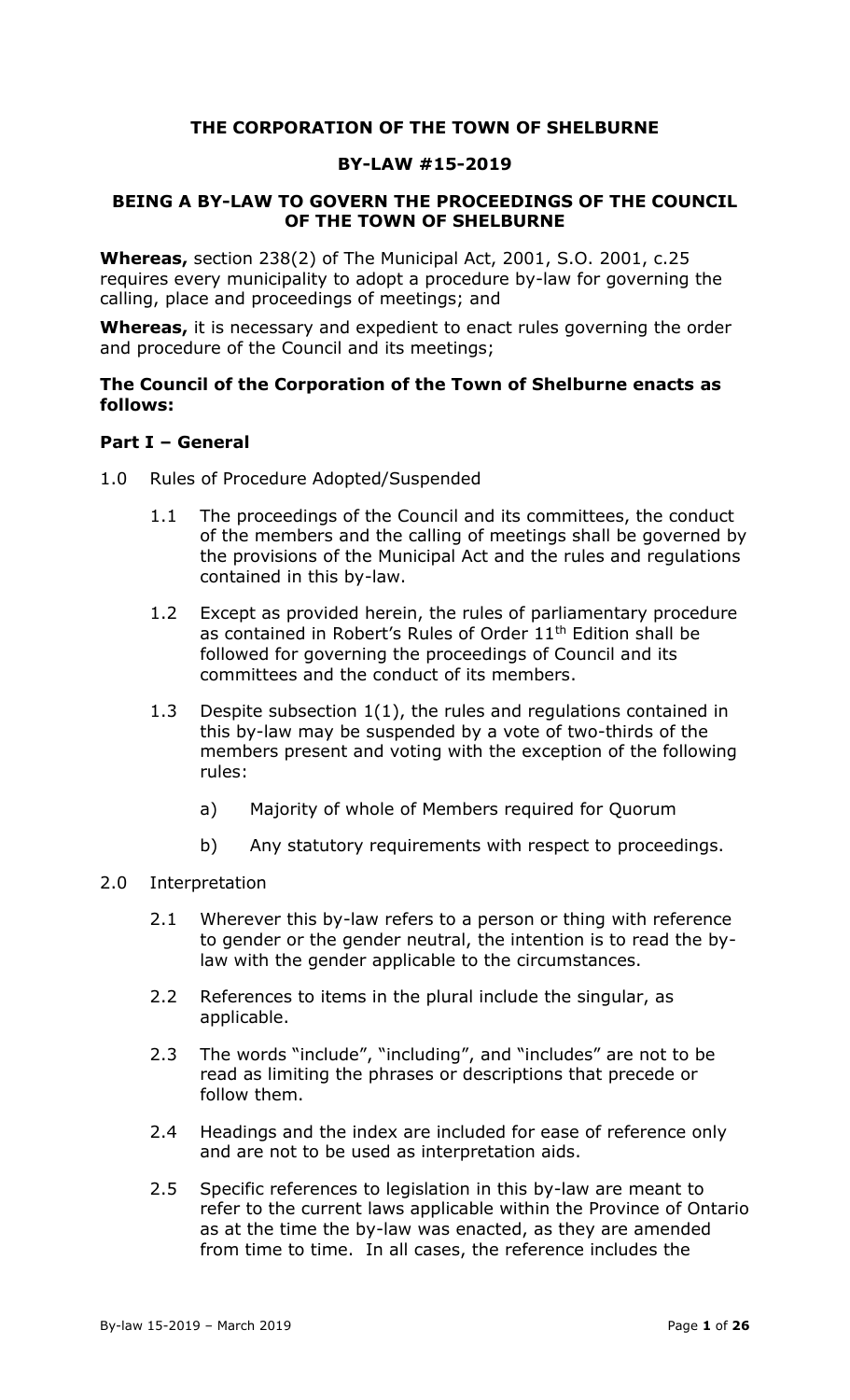statute, as amended from time to time, including successor legislation.

#### <span id="page-1-0"></span>3.0 Definitions

"Act" means the Municipal Act, S.O. 2001, c.25 as amended from time to time.

"Advisory Committee" means a body, primarily made up of citizen appointees with one member of Council. The work of the advisory committee is undertaken in keeping with Terms of Reference adopted by Council. Meetings are held in open session with minutes received by Council.

"CAO" means the Chief Administrative Officer of the Town of Shelburne as referred to in Section 229 of the Act.

"Chair" means the Head of Council or Acting Head of Council or chairperson of any committee.

"Clerk" means the Clerk of the Town of Shelburne as appointed pursuant to Section 228 of the Municipal Act.

"Committee of Council" means a Committee, Board, Task Force, Working Group or other body constituted and appointed by Council.

"Consent Agenda" means the portion of the Agenda that may be approved by Council without debate.

"Council" means the Council of the Corporation of the Town of Shelburne.

"Day" does not include Saturday, Sunday or a holiday.

"Deputation" means a person or group of persons who are not members of Council or staff of the Municipality who have requested and are permitted to address Council.

"Deputy Clerk" means the Deputy Clerk of the Town of Shelburne as appointed pursuant to Section 228 of the Municipal Act.

"Deputy Mayor" means the Deputy Head of Council for the Town of Shelburne.

"Holiday" means a holiday as defined by the Legislation Act, S.O. 2006, c. 21, Schedule F.

"Mayor" means the Mayor as Head of Council, or in the absence of the Mayor, the Deputy Mayor or, in the absence of both, another member of Council appointed by Council.

"Meeting" – means any regular, special or other meeting of a council, of a local board or of a committee of either of them, where,

- i. A quorum of members is present.
- ii. Members discuss otherwise deal with any matter in a way that materially advances the business or decision-making of the council, local board or committee.

And are defined as follows: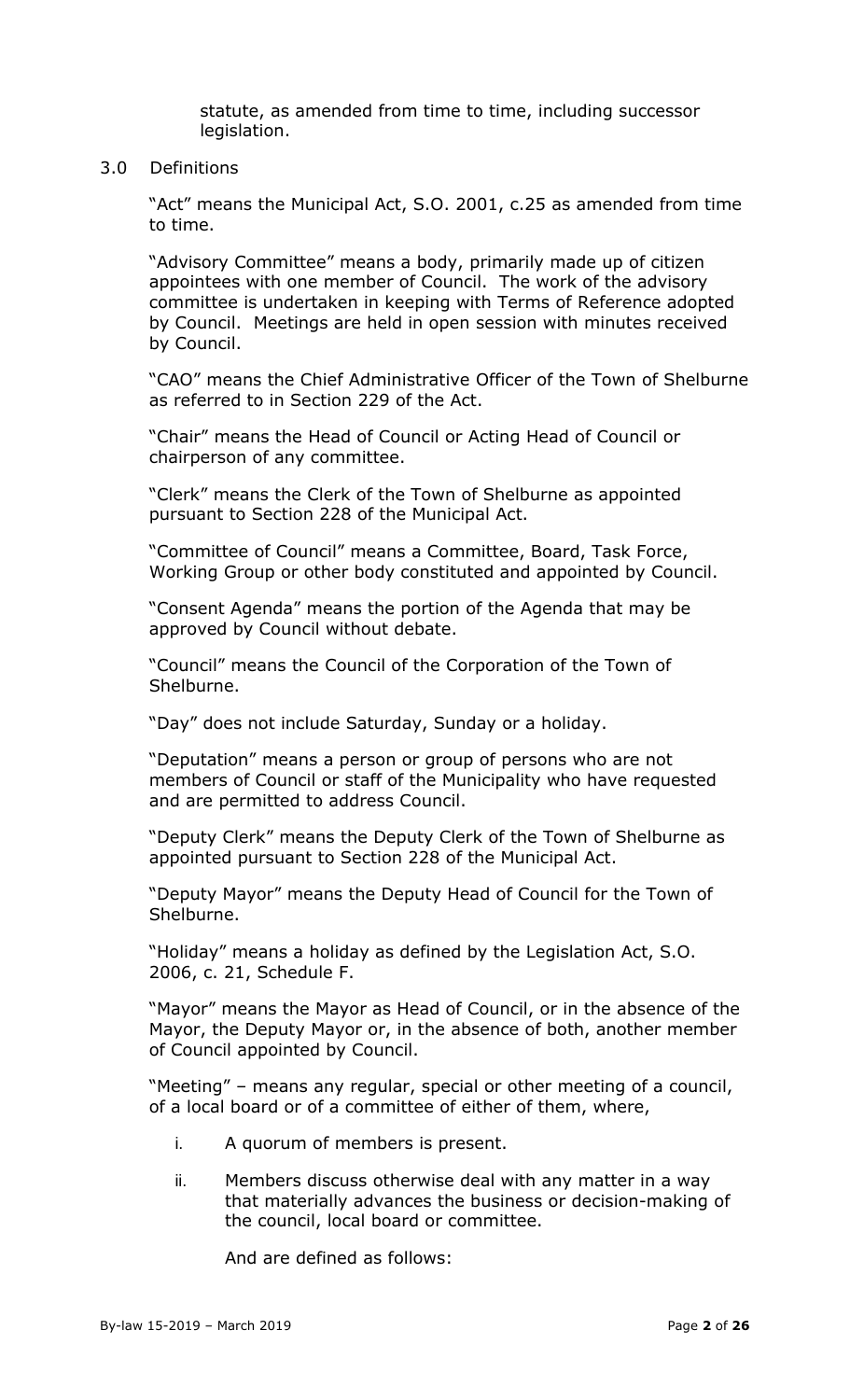"Council Meeting" means meetings set out in this by-law to be held on a regular basis.

"Closed Meeting" means a meeting or portion thereof which is closed to the public held in accordance with the Act.

"Emergency Meeting" means a meeting called under Section 240 (a) or (b) of the Act to deal with an emergency or urgent situation where timing requires that a matter be addressed as soon as possible.

"Special Meeting" means a meeting called under Section 240 (a) or (b) of the Act, having the same privileges as a Council Meeting.

"Notice" means notice that includes the time and place of a meeting and, in the instance of a Special Meeting, shall include the purpose of the meeting and whether the meeting was called by the Mayor or CAO.

"Point of Order" means a statement made by a member of Council during a meeting thereof drawing the attention of the Chair to a breach of the Rules of Procedure.

"Point of Privilege" means the raising of a question which concerns a member of Council, or the Council collectively, when a member believes that their rights, immunities or integrity or the rights, immunities or integrity of Council as a whole have been impugned.

"Procedural Motion" means any motion concerning the manner or time of consideration of any matter before the Council as opposed to the substance thereof, and includes, without limitation, the following:

- i. To extend the time of the meeting;
- ii. To commit or refer (to a specific body);
- iii. To lay on the table (set aside temporarily);
- iv. To postpone to a certain time (defer);
- v. To postpone indefinitely (decline to take a position);
- vi. To adjourn (end the meeting);
- vii. To move the question be put (end debate); or
- viii. To suspend the Rules of Procedure.

"Quorum" means a majority (more than half) of the whole number of members of Council or a Committee except where a member has or members have declared a pecuniary interest pursuant to the Municipal Conflict of Interest Act, at which time the quorum may be less than half plus one of the whole number of members but shall not be less than two.

"Rules of Procedure" means the rules and regulations provided in this by-law.

"Substantive Motion" means any motion other than a Procedural Motion.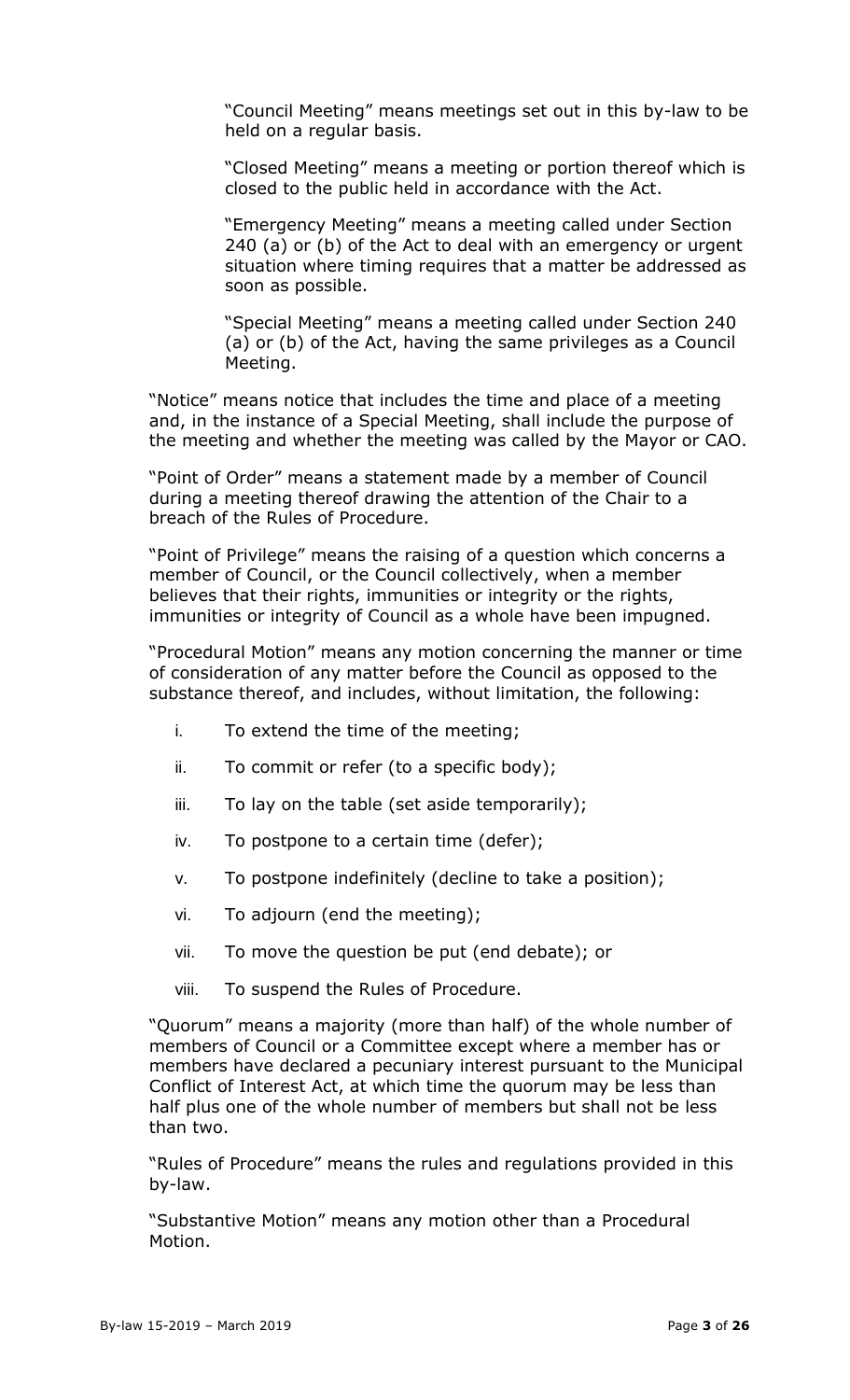"Task Force or Working Group" means a body of limited duration established and appointed by Council through Terms of Reference to produce recommendations for Council's consideration.

"Voting Period" means the time during which electors can vote in a municipal election year, including advance voting.

# <span id="page-3-0"></span>**Part II – Duties and Conduct**

- <span id="page-3-1"></span>4.0 Duties of the Chair
	- 4.1 It shall be the duty of the chair:
		- a) to open the meeting by taking the chair and calling the members to order;
		- b) to announce the business before the meeting and the order in which it is to be acted upon;
		- c) to receive and submit, in the proper manner, all motions presented by the members;
		- d) to put to a vote all motions which are regularly moved and seconded, or necessarily arise in the course of proceedings, and to announce the result and, in so doing, to ensure that the mover and seconder are clearly identified;
		- e) to decline to put to a vote motions which infringe the rules of procedure;
		- f) to vote on all matters, which are moved and seconded, or necessarily arise in the course of the proceedings;
		- g) to permit questions to be asked through the Chair of any officer in order to provide information to assist in any debate when the Chair deems it proper;
		- h) to provide information to members on any matter touching on the business of the Municipality;
		- i) to inform the Members of the proper procedure to be followed;
		- j) to enforce on all occasions, the observance of order and decorum among the Members and those in attendance;
		- k) to call by name any Member or attendee persisting in a breach of the Rules of Procedure and order the member to vacate the Council Chamber;
		- l) to decide all questions of order at the meeting, subject to an appeal by any Member to Council on any question of order in respect to business before the Council;
		- m) to authenticate, by signature when necessary, all By-laws and Minutes.
- <span id="page-3-2"></span>5.0 Expulsion for Misconduct
	- 5.1 Behaviour that constitutes misconduct, such as heckling, use of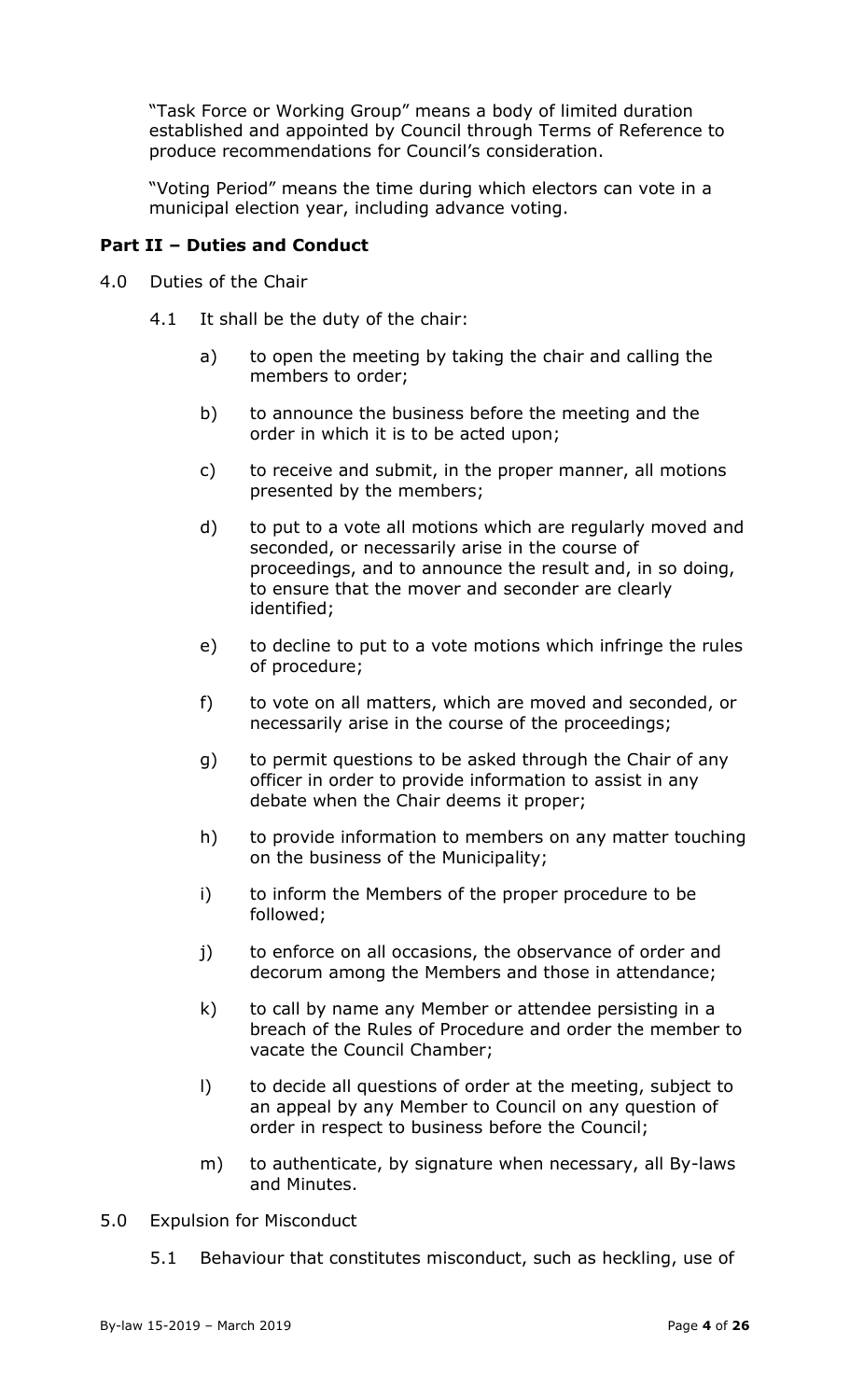inappropriate language, display of any offensive or partisan political material, or signs or plaque cards, is not permitted.

- 5.2 The Chair may expel or exclude from the meeting, any person, who, in the opinion of the Chair, has behaved improperly.
- <span id="page-4-0"></span>6.0 Conduct of Members
	- 6.1 Members shall govern themselves according to the Council Code of Conduct adopted by Council during a meeting held pursuant to this by-law.
	- 6.2 A Member shall have the following duties:
		- a) to deliberate on the business before it;
		- b) to vote when a motion is put to a vote;
		- c) to respect the Rules of Procedure.
	- 6.3 No Member shall:
		- a) use offensive words or unparliamentary language in or against the Council or against any member of staff or the public;
		- b) speak on any subject other than the subject in debate;
		- c) criticize any decision of the Council or continue to debate the matter after it has been decided, except for the purpose of moving that the question be reconsidered;
		- d) disobey the Rules of Procedure or a decision of the Chair or of the Council on questions of order or practice or upon the interpretation of the rules of the Council;
		- e) disclose any information that is deemed to be confidential pursuant to the Municipal Freedom of Information and Protection of Privacy Act;
		- f) display any offensive or partisan political material, including buttons.
	- 6.4 Where a Member persists in any disobedience of the Rules of Procedure after having been called to order by the Chair, the Chair shall forthwith put the question, no amendment, adjournment or debate being allowed, "that such Member be ordered to leave his/her seat for the duration of the meeting of the Council", but if the Member apologizes he/she may be permitted to retake his/her seat.

### <span id="page-4-1"></span>**Part III – Meetings**

- <span id="page-4-2"></span>7.0 Inaugural Meeting
	- 7.1 The first meeting of a newly elected Council after a regular election shall be held on the first Monday in December at a time and location determined by the Clerk.
	- 7.2 At the Inaugural Meeting of the Council, the only business to be brought before the meeting shall be the following: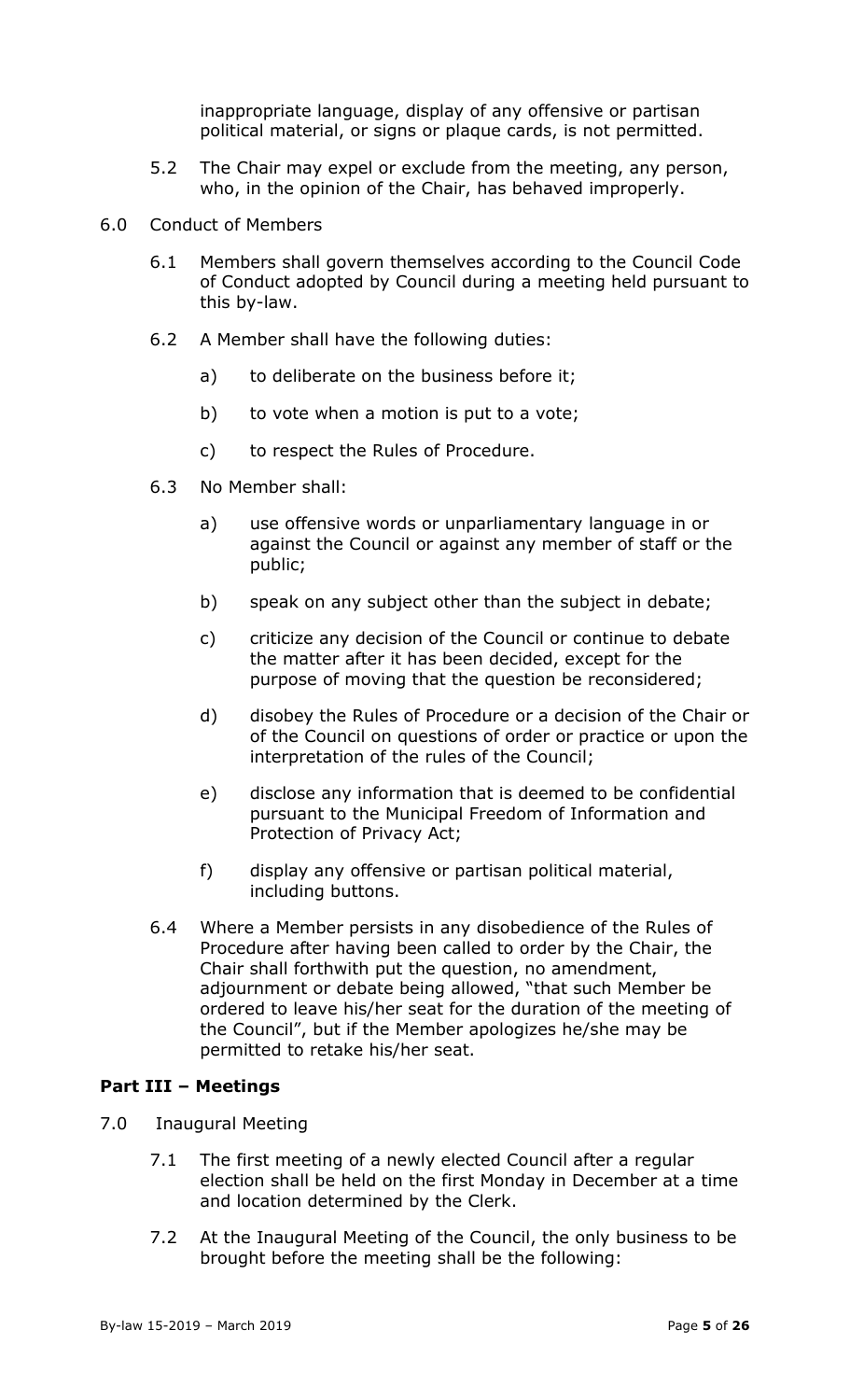- a) Declarations of Office;
- b) Inaugural Address by the Mayor;
- c) Matters incidental to any of the above.

#### <span id="page-5-0"></span>8.0 Meetings

- 8.1 All meetings must be open to the public.
- 8.2 Not withstanding section 8.1, and as per section 239(1) of the Municipal Act, a meeting may be closed to the public if the subject matter being considered relates to:
	- a) the security of the property of the Municipality or local board;
	- b) personal matters about an identifiable individual including municipal or local board employees;
	- c) a proposed or pending acquisition or disposition of land by the municipality or local board;
	- d) labour relations or employee negotiations;
	- e) litigation or potential litigation, including matters before administrative tribunals, affecting the Municipality or local board;
	- f) the receiving of advice that is subject to solicitor-client privilege, including communications necessary for that purpose;
	- g) a matter in respect of which a council, board, committee or other body may hold a closed meeting under other legislation;
	- h) information explicitly supplied in confidence to the municipality or local board by Canada, a province or territory or a Crown agency of any of them;
	- i) a trade secret or scientific, technical, commercial, financial or labour relations information, supplied in confidence to the municipality or local board, which, if disclosed, could reasonably be expected to prejudice significantly the competitive position or interfere significantly with the contractual or other negotiations of a person, group of persons, or organization;
	- j) a trade secret or scientific, technical, commercial or financial information that belongs to the municipality or local board and has monetary value or potential monetary value;
	- k) a position, plan, procedure, criteria or instruction to be applied to any negotiations carried on or to be carried on by or on behalf of the municipality or local board;
	- l) for the purpose of educating or training the members, and, at the meeting, no member discusses or otherwise deals with any matter in a way that materially advances the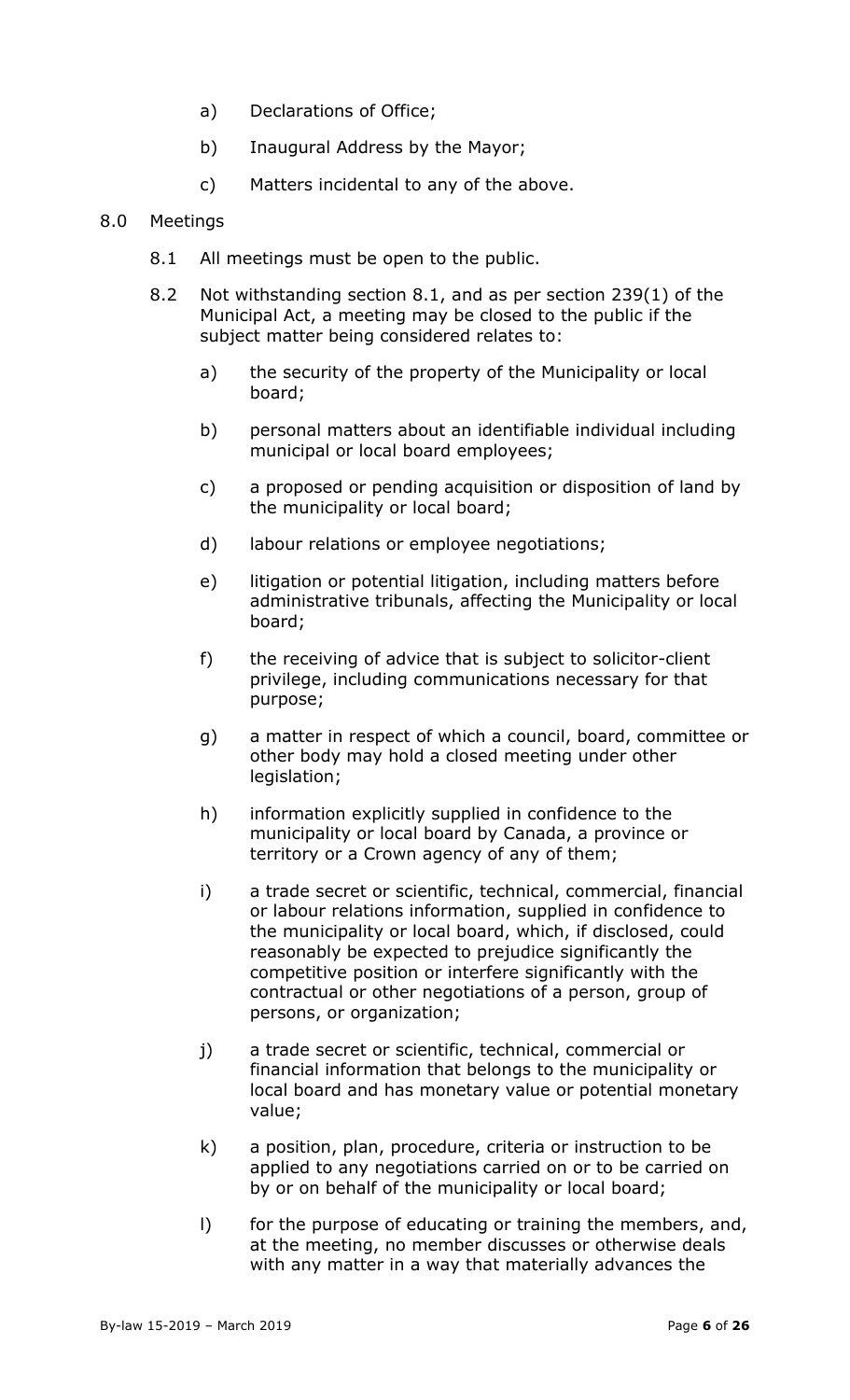business or decision of the council, local board or committee;

- m) where the subject matter to be considered is a request under the Municipal Freedom of Information and Protection of Privacy Act the meeting shall be closed to the public.
- 8.3 Before all or part of a meeting is closed to the public, the body proposing to hold the meeting shall state by Resolution:
	- a) the time of the meeting at which the closed session began;
	- b) the fact of holding of the closed meeting;
	- c) the general nature of the matter to be considered at the closed meeting;
	- d) all persons other than members specifically invited to remain with all others departing the meeting.
- 8.4 Subject to section 8.2, a meeting shall not be closed to the public during the taking of a vote unless the vote is for a procedural matter or for giving directions or instructions to officers, employees or agents of the Municipality or local board, or persons retained by or under contract with the Municipality or local board.
- 8.5 A motion to move out of closed session shall specify the time at which the meeting resumed in open session.
- 8.6 Upon resuming in open session, the Chair shall state:
	- a) the matters which were considered;
	- b) a summary of procedural motions or directions to staff provided in closed session.
- 8.7 All information, documentation or deliberations received, reviewed or undertaken in a Closed Session are confidential. No Member, staff person or other person present at a Closed Session shall release or make public any information considered during a Closed Session or discuss the content of any Closed Session with persons other than Members or relevant staff persons.
- 8.8 Closed Meetings may be scheduled at a specific time and shall generally occur on the same day as Council meetings with notice provided as set out in Section 14.0 and listed on the agenda.
- <span id="page-6-0"></span>9.0 Regular Meeting Times – Council
	- 9.1 The regular meetings of Council shall generally be held on the second Monday of each month beginning at 6:30 p.m. and the fourth Monday of each month, beginning at 6:30 p.m. The Clerk or designate shall have the authority to alter the start time to allow for additional business or closed sessions of Council.
	- 9.2 A meeting shall adjourn no later than 3 hours after the call to order unless an extension is authorized by a 2/3 majority of the Council members present.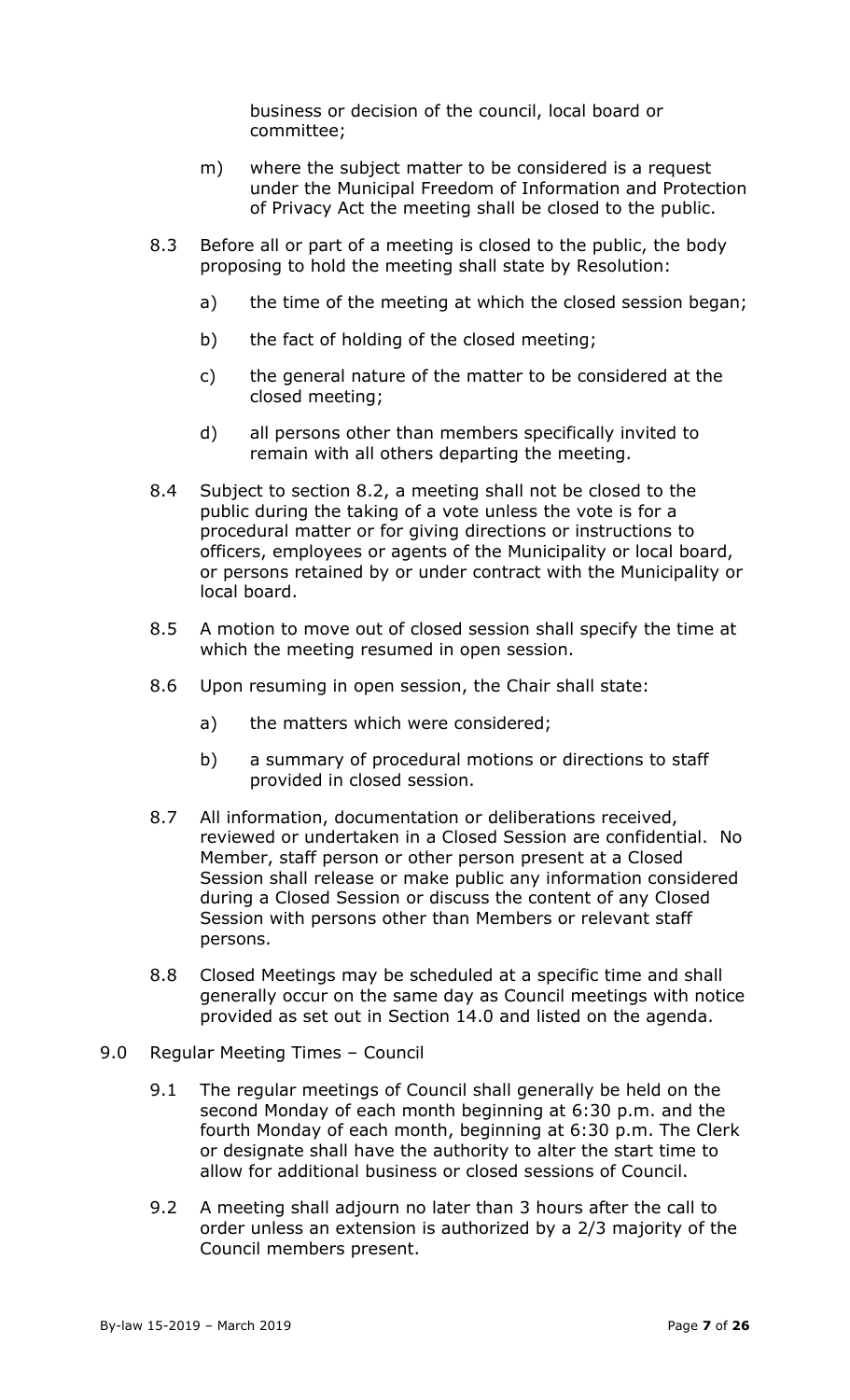- 9.3 No meeting shall adjourn later than 11:00 p.m. and shall not be extended by waiving the Procedural By-law.
- 9.4 In the event that a meeting adjourns with matters on the agenda which have not yet been considered, those items shall be placed on the agenda for the next regular meeting.
- 9.5 Notwithstanding Section 9.4, a Special Meeting may be called if Council determines that the outstanding items are time sensitive.
- 9.6 There shall be a four week break from meetings between the last meeting in July, which is the fourth Monday of the month and the last meeting in August, which is the fourth Monday of the month.
- 9.7 No regular meeting shall occur during the Voting Period in the year of an election.
- <span id="page-7-0"></span>10.0 Planning Public Meetings
	- 10.1 Such meetings shall generally be called on the same day and time as Council meetings or at such other date and time as determined by the Clerk.
	- 10.2 Notice shall be given pursuant to the Planning Act or other applicable legislation.
- <span id="page-7-1"></span>11.0 Special Meetings
	- 11.1 A Special Meeting may be called by:
		- a) The Mayor or CAO through written notice to the Clerk.
	- 11.2 Special Meetings require at least 48 hours written notice to Council members and members of the public.
	- 11.3 Notice for special meetings of Council shall be posted as soon as practical after the Clerk has received written notice.
	- 11.4 The agenda shall be circulated to members and posted on the municipal website at least 24 hours in advance of the meeting.
	- 11.5 The only business to be dealt with at a special meeting is that which is listed in the notice of the meeting.
- <span id="page-7-2"></span>12.0 Emergency Meetings
	- 12.1 In circumstances determined to be an emergency or urgent situation, the Mayor, Deputy Mayor or CAO may direct that the Clerk summon a special meeting of Council on less than 48 hours' notice.
	- 12.2 All Members shall be notified of the special meeting of Council either personally or by electronic mail, or by any other means necessary.
	- 12.3 An agenda shall be circulated to members and posted on the municipal website as soon as practicable.
	- 12.4 An emergency meeting shall only proceed with the consent of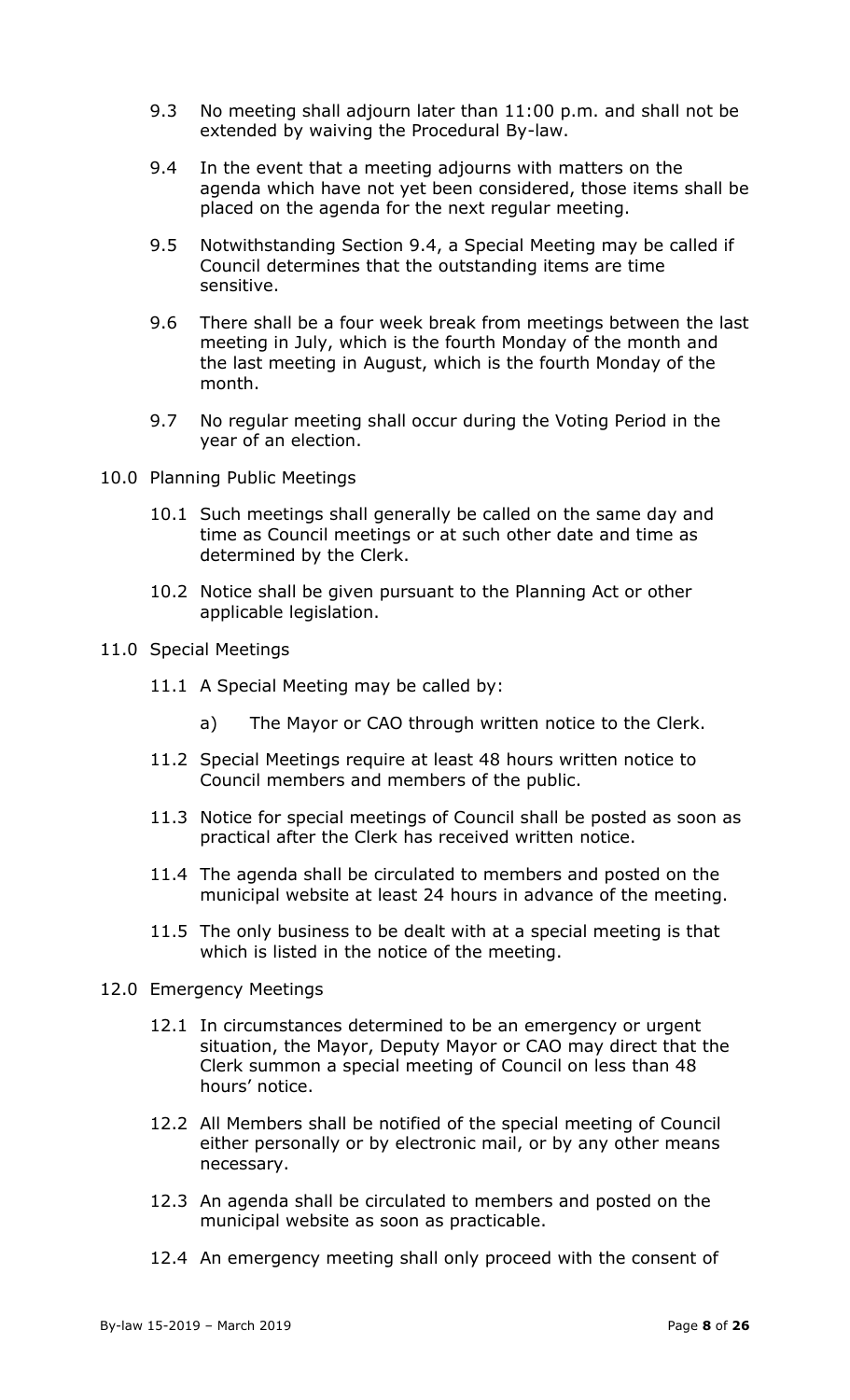two-thirds of the members of Council, recorded in the minutes.

- <span id="page-8-0"></span>13.0 Calendar of Meetings
	- 13.1 Prior to the end of each calendar year, the Clerk or designate shall prepare a schedule of meetings for the forthcoming year.
	- 13.2 Regular Council meetings shall be scheduled to accommodate statutory holidays and major conferences.
- <span id="page-8-1"></span>14.0 Public Notice of Meetings
	- 14.1 Public notice shall be given for all meetings of Council by means of the municipal website with inclusion of each meeting listed in the calendar and the posting of the agenda.
	- 14.2 Notice for meetings not scheduled in the original calendar of meetings (Section 13.0) will be at the discretion of the Clerk and using communication channels as appropriate.
- <span id="page-8-2"></span>15.0 Place of Meetings
	- 15.1 Meetings of Council shall generally be held in the Council Chambers located at 203 Main Street East or at such other place as is specified in the agenda.
- <span id="page-8-3"></span>16.0 Seating at Council
	- 16.1 Councillors shall be assigned seats at Council based upon the following:
		- a) The Deputy Mayor shall be seated to the Mayor's left.
		- b) Councillors will be assigned seats on an alphabetical basis.
		- c) Members of the Senior Management Team will be assigned seats at the discretion of the Clerk and Chief Administrative Officer.
- <span id="page-8-4"></span>17.0 Persons within Council Horseshoe
	- 17.1 No person, except members of Council and appointed officials of the Town, shall be allowed to come within the horseshoe during meetings.
	- 17.2 No person, except members of Council and appointed officials of the Town, shall place on the desks of the members or otherwise distribute any material. All materials for distribution to members of Council shall be given to the Clerk.
- <span id="page-8-5"></span>18.0 Recording Equipment and Electronic Devices
	- 18.1 The use of video or audio recording equipment or devices by members of the public or press during a meeting is permitted if approved prior to the meeting by the Clerk and the Chair of the meeting. If in the opinion of the Chair or the majority of Members present the use of such equipment or devices is disruptive to the conduct of the meeting, recording privileges will be withdrawn from any offending user.
	- 18.2 Recordings of the proceedings of Council shall be carried out by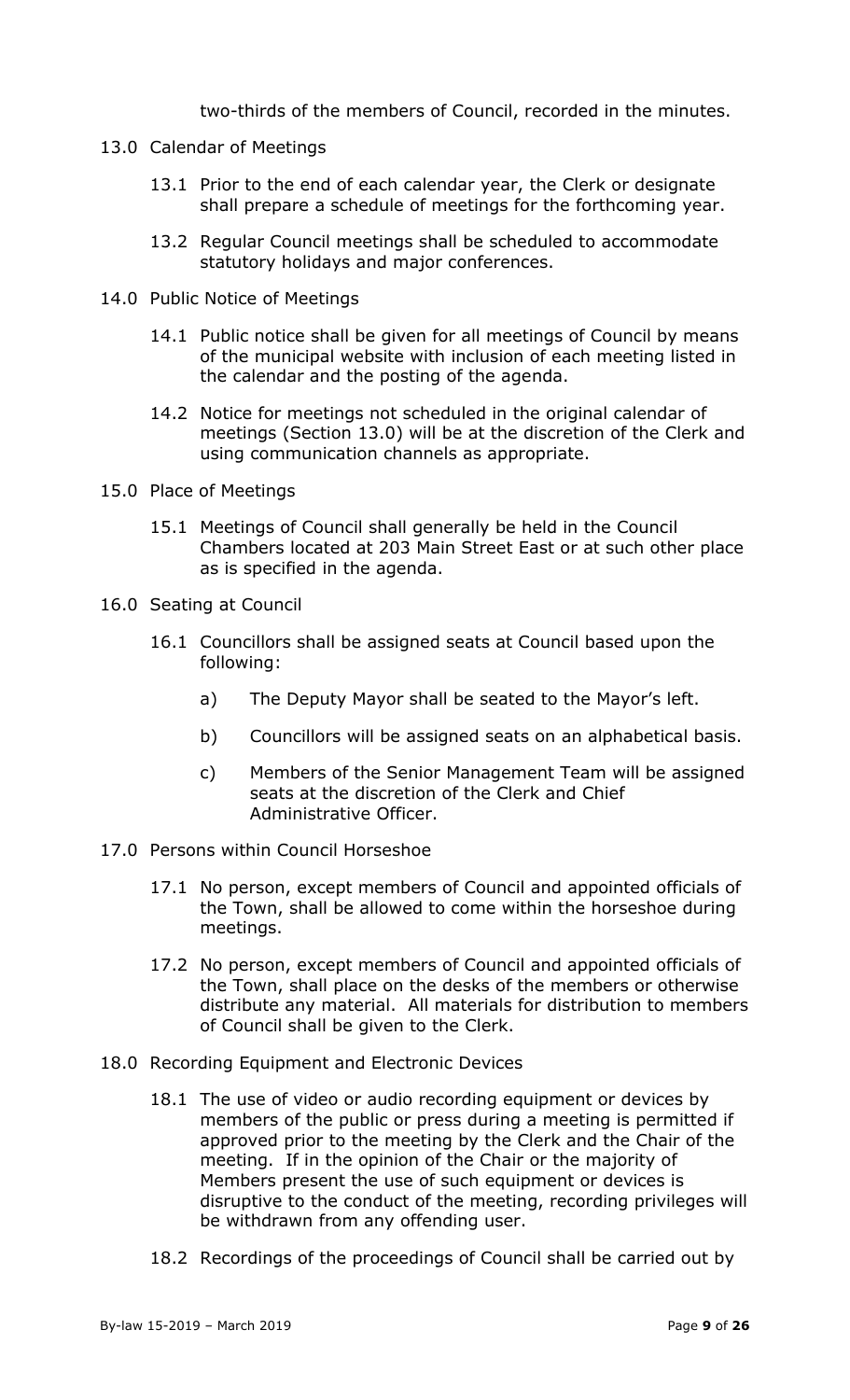the Clerk or designate and shall be retained in the Clerk's Office.

- 18.3 All electronic devices shall be placed in silent mode during all meetings.
- 18.4 Council meetings held in the Council Chambers shall generally be recorded for public viewing for webcasting purposes by the Town of Shelburne.
- 18.5 Municipal recordings shall be retained for the period set out in the Town's record retention by-law.

#### <span id="page-9-0"></span>**Part IV – Agendas**

- <span id="page-9-1"></span>19.0 General Rules Regarding Council Agendas
	- 19.1 Preparation of Agenda
		- a) Prior to each regular meeting, the Clerk or designate shall prepare an agenda of all the business to be brought before such meeting.
		- b) No report, motion or by-law shall be placed on the Consent Agenda without having first been authorized by the Clerk.
	- 19.2 Delivery
		- a) The agenda shall be made public no later than the Friday immediately preceding a regular meeting.
		- b) All agendas shall contain all reports, motions and by-laws to be considered at the meeting.
		- c) Correspondence received pertaining to agenda items shall be circulated to Members electronically by the Clerk or designate and listed in the correspondence index.
	- 19.3 Quorum
		- a) In the absence of the Mayor, the Deputy Mayor shall take the chair, and, in their absence, the Members present shall elect a Chair of the meeting.
		- b) If no quorum is present twenty (20) minutes after the time appointed for a meeting, the Clerk shall record the names of the Members present and the meeting shall stand adjourned until the same time of commencement at the next regularly scheduled meeting.
		- c) If a Member arrives late at a meeting, any prior discussion shall not be reviewed without the unanimous consent of all Members present.
		- d) If during the course of a meeting quorum is lost, then the meeting shall stand as adjourned and not ended, to reconvene at the same time of commencement at the next regularly scheduled meeting.
		- e) If in the Mayor's opinion it is not essential that the balance of the agenda be dealt with before the next regularly scheduled meeting, then the Mayor shall announce that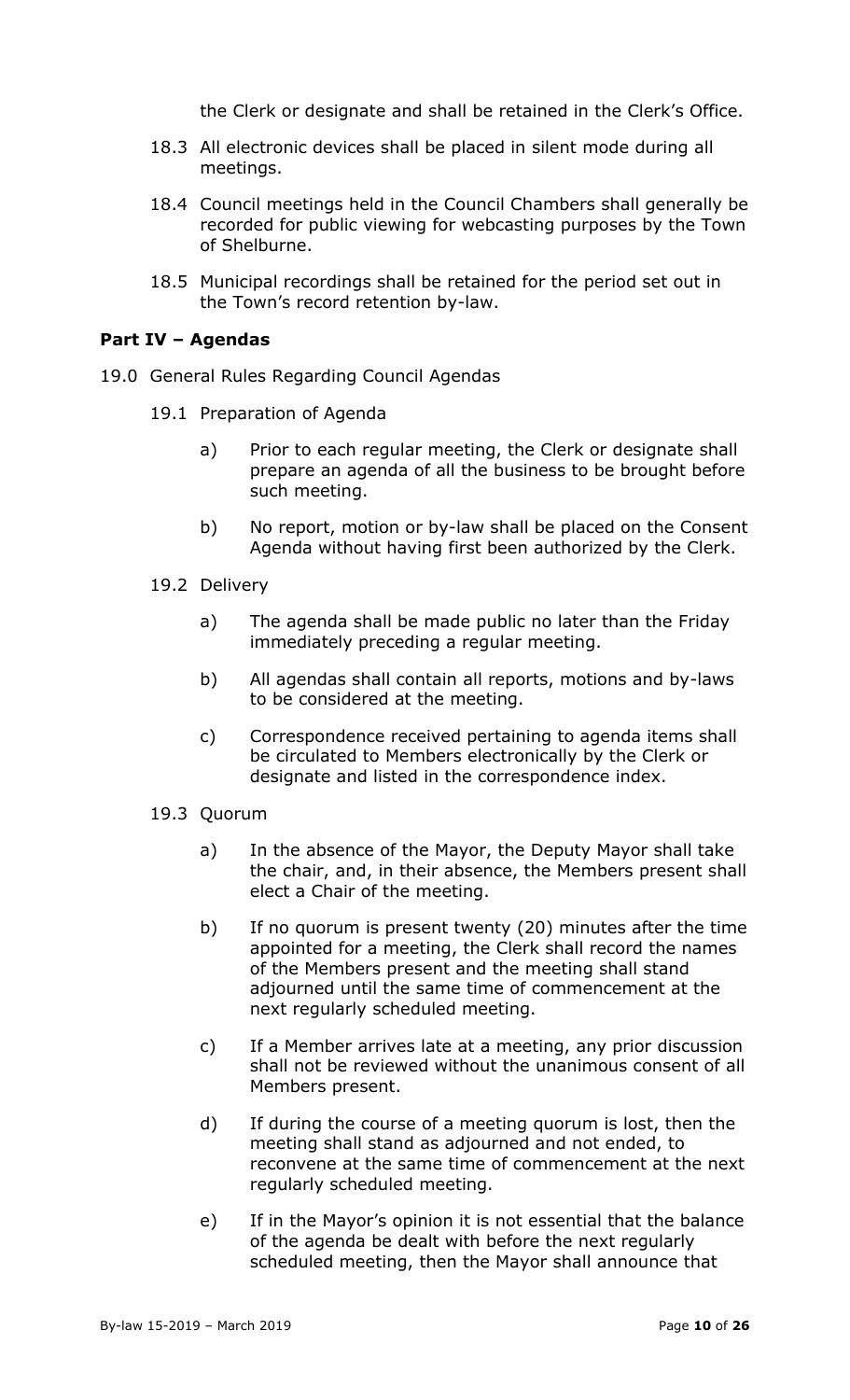the unfinished business will be taken up at its next regularly scheduled meeting.

- <span id="page-10-0"></span>20.0 Order of Business
	- 20.1 The following headings shall make up the Council agenda:
		- 1) Call to Order
		- 2) Disclosure of Pecuniary Interest and General Nature Thereof
		- 3) Adoption of Minutes from the Previous Meeting
		- 4) Planning Public Meetings (if required)
		- 5) Special Education Session (if required)
		- 6) Public Participation
			- a) Public Question Period
			- b) Presentations
			- c) Deputation on Agenda Items
		- 7) Council Inquiries
		- 8) Motions and By-laws for Decision
			- a) Consent Agenda
			- b) Consideration of Items
		- 9) Councillor Motions (Notice of Motion)
		- 10) Communications
		- 11) Closed Session (if required)
		- 12) Confirming By-law
		- 13) Adjournment
- <span id="page-10-1"></span>21.0 Call to Order
	- 21.1 The Mayor or Chair shall call the meeting to order at the time specified in the agenda.
- <span id="page-10-2"></span>22.0 Disclosure of Pecuniary Interest and General Nature Thereof
	- 22.1 The Mayor or Chair shall ask members to declare any pecuniary interest related to an item on the agenda.
	- 22.2 Upon declaring a pecuniary interest at a meeting of Council, a Member shall provide a written statement of the interest and its general nature to the Clerk. The Clerk will include the statement in a registry maintained in accordance with the Municipal Conflict of Interest Act.
	- 22.3 Members may also declare any pecuniary interest prior to any item being addressed.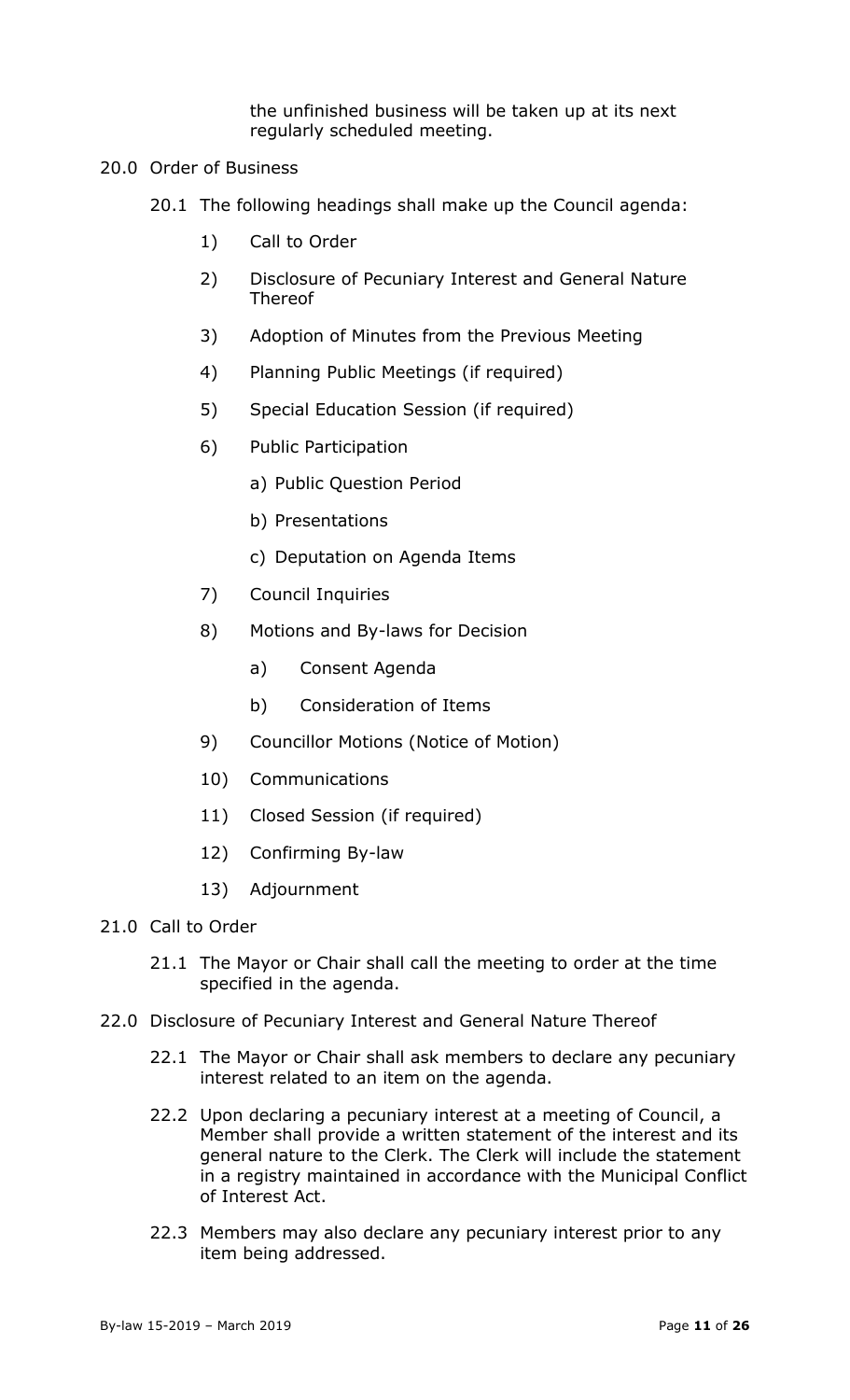- 22.4 Members who have declared a pecuniary interest shall leave the meeting room during the item's consideration.
- 22.5 Members who have declared a pecuniary interest in a matter may not move, second or vote on a motion to adopt multiple items if the matter that is subject of the pecuniary interest is contained therein. Members may request to divide such a motion in order to vote on those items in which there is no pecuniary interest.
- 22.6 A Member who has declared a pecuniary interest in a matter may move, second and vote on:
	- a) the confirmatory by-law for the meeting in which the interest was declared;
	- b) adopting the minutes of the meeting in which the interest was declared.
- 22.7 Every declaration of interest made during the Closed Session, but not the general nature of the interest, shall be recorded in the minutes of the open meeting.
- <span id="page-11-0"></span>23.0 Adoption of Minutes
	- 23.1 Minutes of Council meetings shall be brought forward as soon as practicable.
	- 23.2 Members shall indicate any errors or omissions prior to adoption, to be corrected by the Clerk.
	- 23.3 If the minutes have been delivered to the members of Council then the minutes shall not be read, and a resolution that the minutes be adopted shall be in order.
	- 23.4 After the minutes have been adopted by resolution they shall be signed by the Mayor and Clerk.
- <span id="page-11-1"></span>24.0 Planning Public Meeting (if required)
	- 24.1 Planning Public Meetings shall be conducted in accordance with Section 10.0 of this procedural by-law.
- <span id="page-11-2"></span>25.0 Special Education Session
	- 25.1 Special education sessions shall be generally called immediately prior to Council with time as determined by the Clerk with notice as set out in Section 14.0.
- <span id="page-11-3"></span>26.0 Public Participation
	- 26.1 Public Question Period
		- a) A maximum of 15 minutes will be set aside for Public Question Period, with each questioner limited to two minutes.
		- b) When called upon by the Chair, the questioner will identify themselves by name and address the question to the Chair.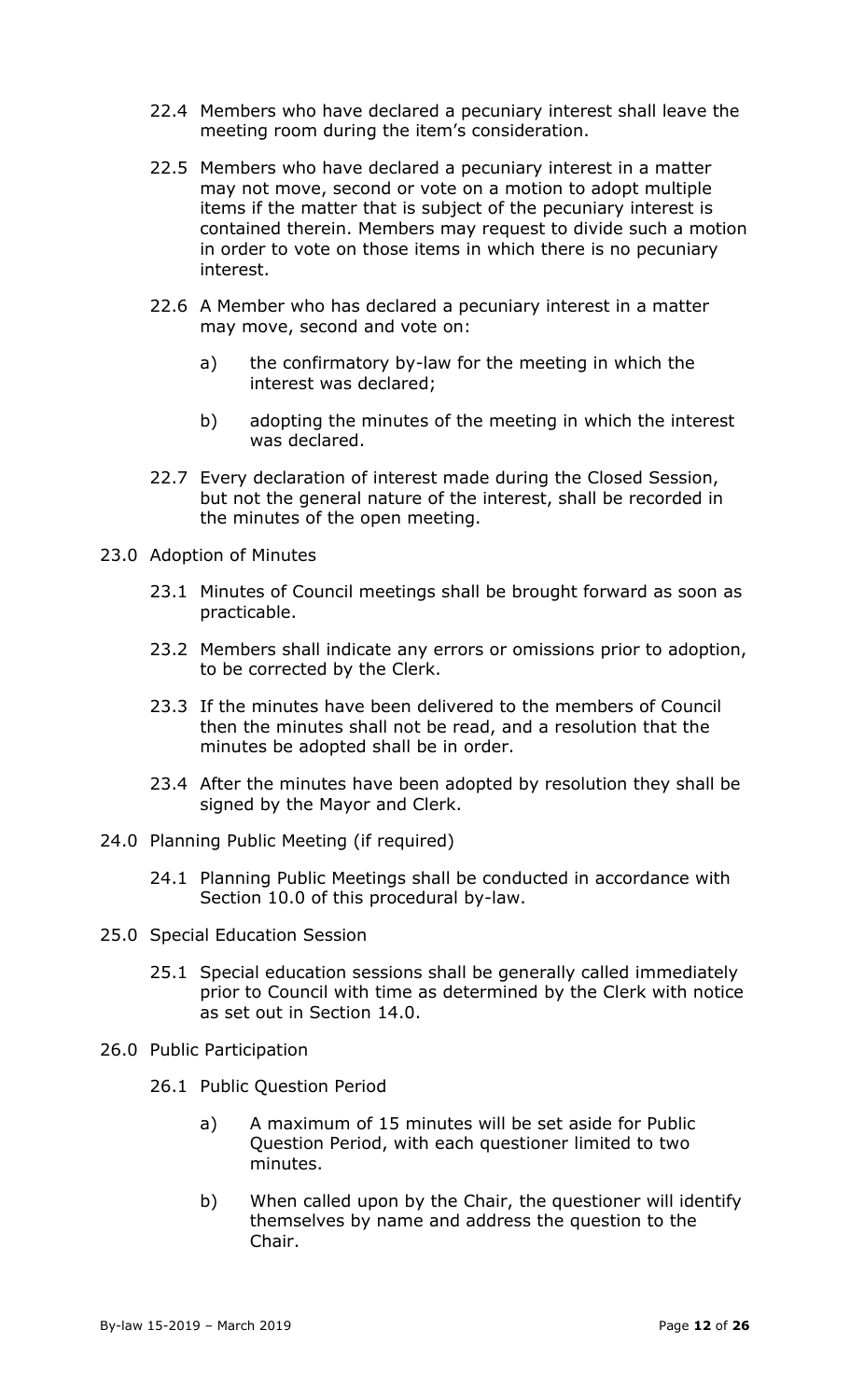- c) Questions will be responded to with a brief response from the Chair who may also request a response from staff. A written response can be issued depending on the specifics of the question.
- d) Questions shall only be permitted in respect of subject matters that deal with municipal issues and are within the Municipality's jurisdiction, being those that Council is responsible for, as outlined in the Municipal Act, S.O. 2001, c.25.
- e) Decorum must be maintained in keeping with the following four principles:
	- i. Treatment of every person with dignity, understanding and respect;
	- ii. Behaviour that is not discriminatory;
	- iii. Actions free of slander, harassment or bullying;
	- iv. Protection of privacy.

### 26.2 Presentations

- a) A Presentation is defined as the verbal and/or visual provision of information to Council by an individual, community group or organization.
- b) A Ceremonial Presentation is defined as the giving of an award, prize or other form of recognition by the Mayor at a Council meeting.
- c) A person or group wishing to make a Presentation to Council shall provide the Clerk or designate with written notice no later than 14 days prior to the meeting. Such request shall state the specific nature of the matter to be presented. The presentation must be provided fourteen days prior to the meeting for inclusion in the package.
- d) Presentations and Ceremonial Presentations shall only be permitted in respect of subject matters that deal with municipal issues and are within the Municipality's jurisdiction, being those that Council is responsible for, as outlined in the Municipal Act, S.O. 2001, c.25.
- e) Presentations and Ceremonial Presentations at the Council Meeting shall be limited to 15 minutes. The duration may be extended by majority vote specifying the additional time. Such question shall be decided by the Council without debate.
- f) Presenters may only present once every 12 months on the same topic.
- g) A maximum of two presentations per meeting will be scheduled by the Clerk or designate.
- h) Immediately following a presentation, the Chair will determine if further action is required and direct staff to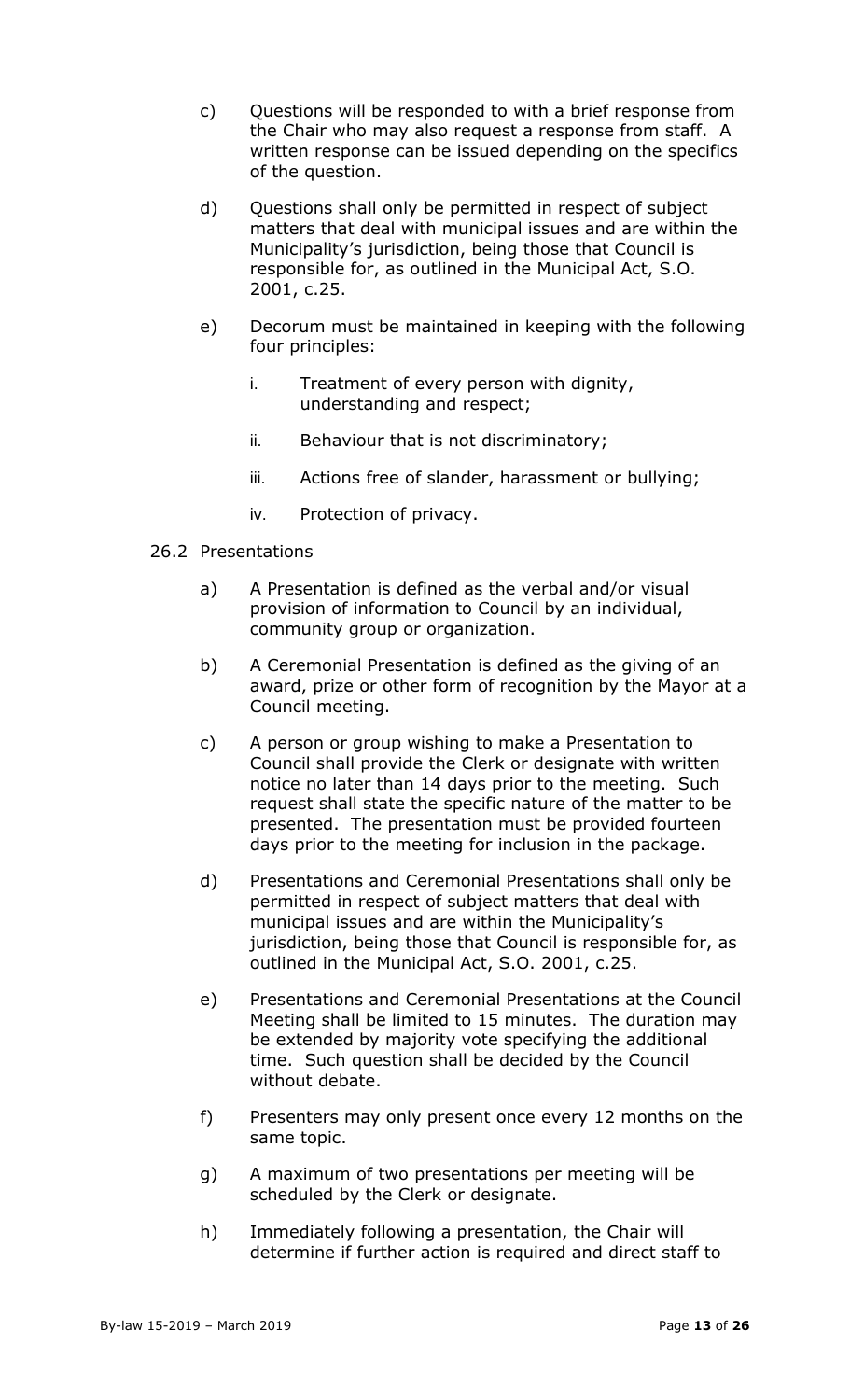prepare a report for consideration by Council. If no report is required, presentations will be noted and filed.

- 26.3 Deputation on Agenda Items
	- a) A person wishing to appear as a deputation may address the Council for a period of time not exceeding five minutes. The five-minute time period may be extended by the Council by a majority vote specifying the additional time. Such question shall be decided by the Council without debate.
	- b) Deputations shall register in advance by contacting the Clerk or designate or filling out the request form, 14 days prior to the meeting. Such request shall state the specific nature of the matter to be discussed. The deputation material must be provided 14 days prior to the meeting for inclusion in the package.
	- c) Deputations may only be about an item listed on the meeting agenda.
	- d) A person who is unable to attend may arrange for another person to appear as a deputation on such person's behalf and to read aloud a prepared statement pertaining to an item listed on the meeting agenda.
	- e) Members may ask questions of clarification.
	- f) An organized body wishing to address Council as a deputation shall be limited to a maximum of five minutes regardless of the number of representatives of that group.
	- g) Deputations shall only be permitted in respect of subject matters that deal with municipal issues and are within the Municipality's jurisdiction, being those that Council is responsible for, as outlined in the Municipal Act, S.O. 2001, c.25.
	- h) There will be a limit of ten deputations per meeting.

### <span id="page-13-0"></span>27.0 Council Inquiries

- 27.1 Members may, when called upon by the Chair, raise an inquiry for response by staff.
- 27.2 Staff responses may be provided at the meeting or electronically to Council as soon as practicable following the meeting.
- 27.3 Items requiring a detailed response and research should be raised as a Notice of Motion providing direction to staff (Section 30.0).
- <span id="page-13-1"></span>28.0 Motions and By-laws for Decision
	- 28.1 Consent Agenda
		- a. All of the items listed on the consent agenda shall be the subject of one motion, unless a member requests that any item(s) in the consent motion be voted on separately.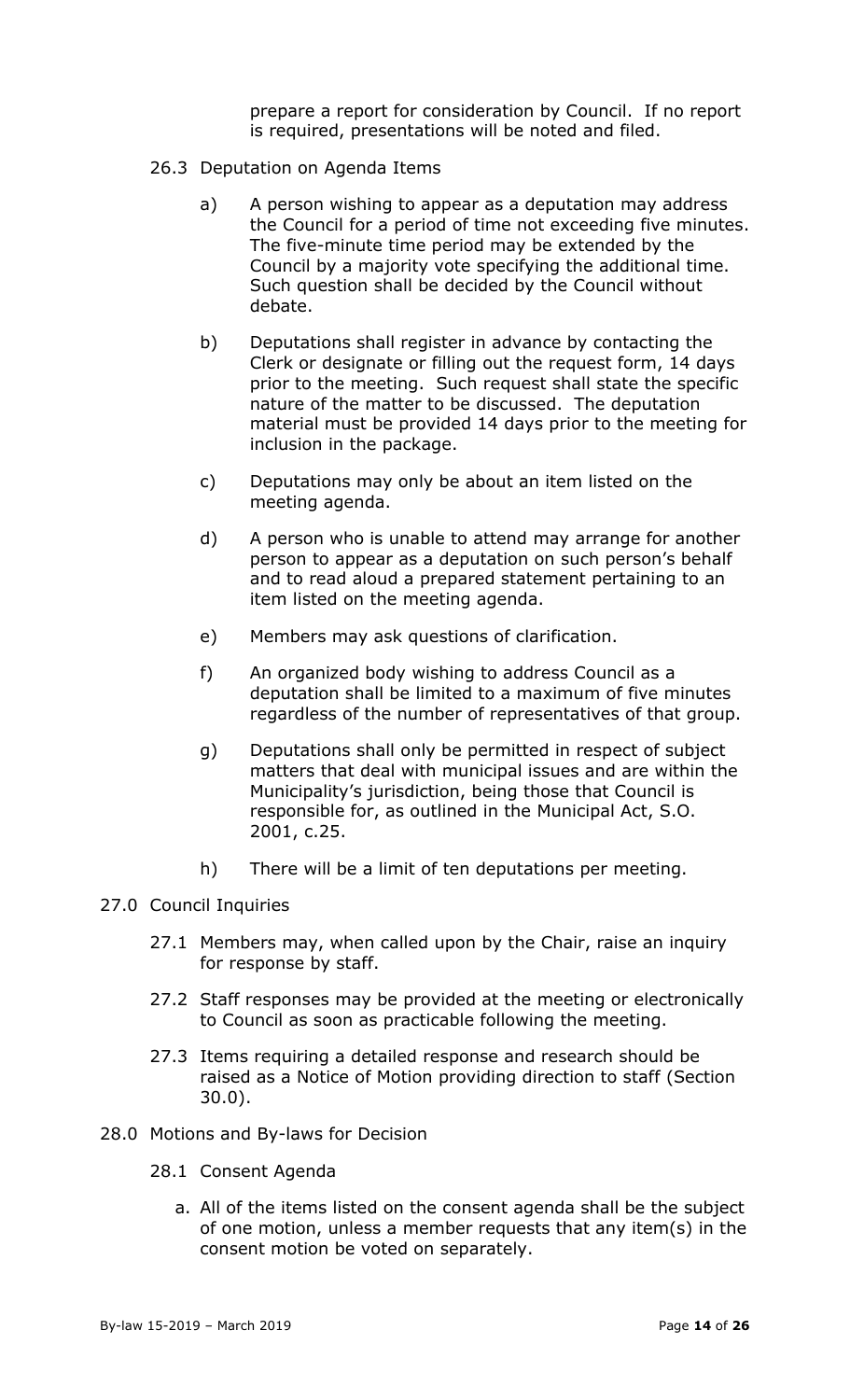- b. Any items requested for separate consideration will be noted in the minutes under Consideration of Items (Section 28.2).
- 28.2 Consideration of Items
	- a) All reports and by-laws in the Consideration of Items section will be voted on separately.
- <span id="page-14-0"></span>29.0 Communications
	- 29.1 The Clerk or designate shall determine items to be included in the Communications section.
	- 29.2 Communications items may include, but are not limited to, minutes of local boards and committees having Council representation, correspondence from other tiers of government, requests for support from other municipalities, and letters from community members and organizations.
	- 29.3 The Clerk or designate shall prepare and provide a listing of other correspondence received pertaining to Council business. Such correspondence shall be circulated to Council in advance with the index provided under Communications.
	- 29.4 Correspondence, including names and addresses, addressed to Council or directed to a Public Meeting, become part of the public record and may be published in a report, agenda or minutes.
	- 29.5 Every communication, including a petition designed to be presented to Council, shall be legibly written or printed, shall not contain any impertinent or improper matter or language, shall not be anonymous.
	- 29.6 Members may request that any Communication item or item listed in the correspondence index be discussed by Council.
	- 29.7 Council may direct staff, pass a motion of support, or take other action by resolution for any Communication item or item listed in the correspondence index.
	- 29.8 All items shall be noted and filed if no other action is taken.
- <span id="page-14-1"></span>30.0 Councillor Motions (Notice of Motion)
	- 30.1 General
		- a) Items requiring a detailed response and research should be raised as a Notice of Motion providing direction to staff.
	- 30.2 Notice of Motion
		- a) Members intending to bring forward a motion for Council's consideration must provide notice at the preceding meeting.
		- b) Such notice shall contain a brief summary of the motion subject.
		- c) Final wording of the motion for Council's consideration shall be provided to the Clerk or designate at least one week in advance of the meeting at which the motion is to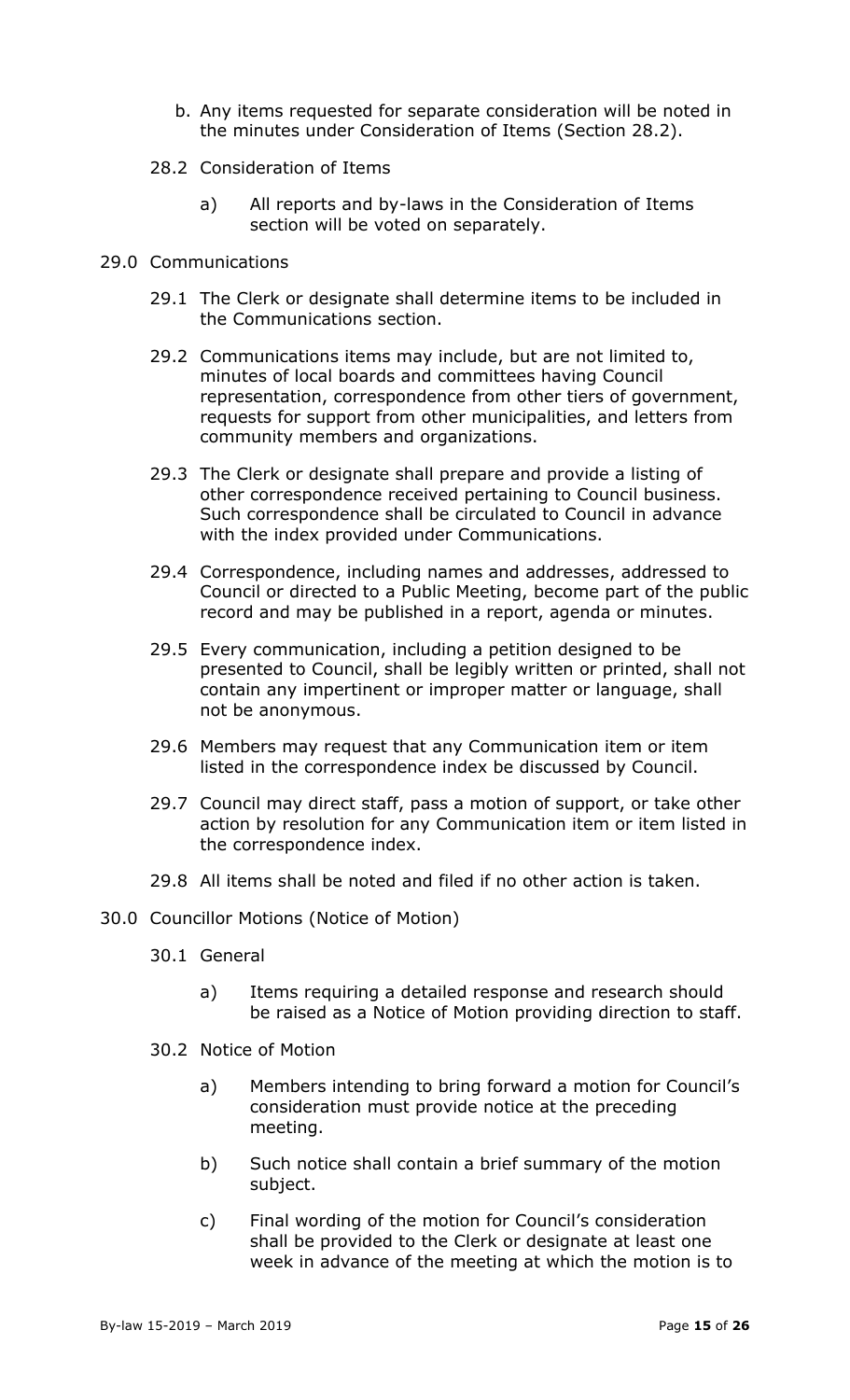be considered.

- d) The Chair, at their discretion, may move to consider the Notice of Motion immediately with unanimous consent of all Council members in attendance.
- 30.3 Motions for Decision
	- a) Council shall consider motions for which notice has previously been given.
	- b) The proponent shall read the motion aloud and be permitted to speak to the contents of the motion first.
	- c) Motions shall be moved, seconded and debated according to the rules of this procedural by-law.
- <span id="page-15-0"></span>31.0 Closed Session (if required)
	- 31.1 Closed sessions shall be conducted in accordance with Section 8.2 of this procedural by-law.
- <span id="page-15-1"></span>32.0 Confirming By-law
	- 32.1 The proceedings of each Council meeting held in a calendar month shall be confirmed by by-law at the end of each meeting.
	- 32.2 The by-law shall confirm every decision and resolution of Council to have the same force and effect as if passed by a separate bylaw.
- <span id="page-15-2"></span>33.0 Adjournment
	- 33.1 At the conclusion of the agenda, the Chair shall deem the meeting adjourned.

### <span id="page-15-3"></span>**Part V – Minutes**

- <span id="page-15-4"></span>34.0 Minutes
	- 34.1 Minutes shall record:
		- a) the place, date and time of meeting;
		- b) the names of the presiding officer or officers and the record of the attendance of the members;
		- c) any late arrivals or early departures of members and senior staff;
		- d) declarations of interest;
		- e) the motions considered and votes taken by Council;
		- f) any recorded votes as requested by a member;
		- g) all the other proceedings of the meeting without note or comment; and
		- h) the reading, if requested, correction and confirmation of the minutes of prior meetings.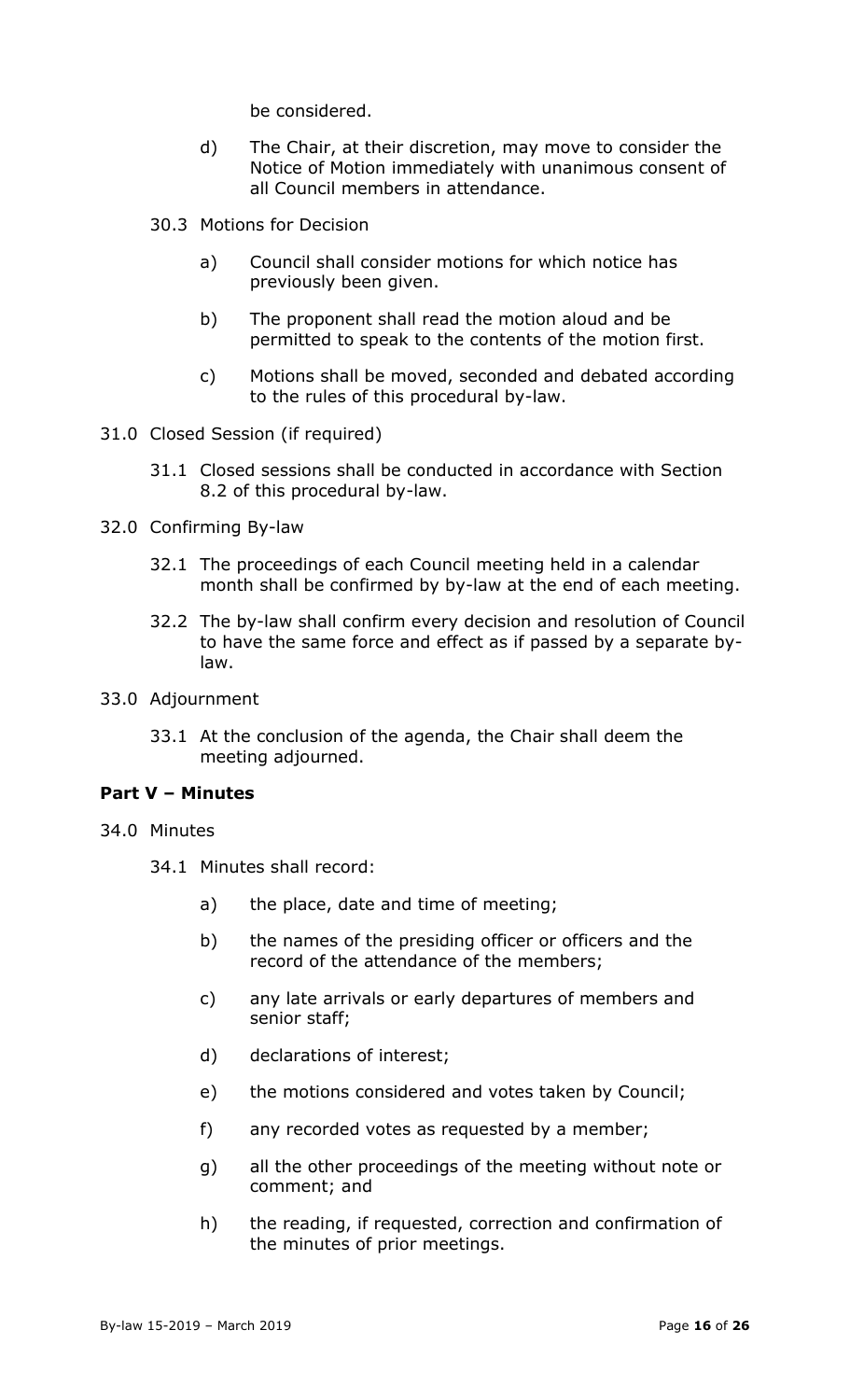- 34.2 The Clerk or designate shall act as the Recording Secretary for Council meetings, including Closed Sessions, Statutory and Planning Public Meetings.
- 34.3 Closed Session minutes shall be brought forward for approval as soon as practicable and be listed on the closed meeting agenda. Closed Session minutes shall be circulated to Council by the Clerk or designate in a sealed envelope, on colour paper, and marked as confidential. Closed Session minutes remain confidential.

## <span id="page-16-0"></span>**Part VI – By-laws**

- <span id="page-16-1"></span>35.0 By-laws
	- 35.1 Generally, all by-laws shall be given first, second and third reading at one meeting in a single motion.
	- 35.2 Every by-law passed by Council shall:
		- a) Be signed by the Mayor and Clerk, or their deputies;
		- b) Be sealed with the Municipal seal; and
		- c) Indicate the date of passage.
	- 35.3 The Clerk or designate is hereby authorized to make such minor deletions, additions or other changes in form to any by-law before same is signed and sealed, for the purpose of ensuring correct and complete implementation of the actions of Council forming the subject matter of the by-law and members shall be advised by the Clerk of such changes by written notice.

### <span id="page-16-2"></span>**Part VII – Motions and Voting**

- <span id="page-16-3"></span>36.0 Moved and Seconded
	- 36.1 All motions shall be moved and seconded. The Clerk or designate may be asked to repeat the motion in question.
	- 36.2 A motion or amendment thereto, may not be withdrawn without the consent of the mover and seconder.
	- 36.3 The Chair may vacate the chair in order to move or second a motion and shall resume the chair following the vote on the matter.
	- 36.4 Whenever the Chair is of the opinion that a motion or resolution is contrary to the Rules of Procedure, the Chair shall rule the motion or resolution out of order.
	- 36.5 A motion or resolution which requires the exercise of a power or powers by Council which are not within its jurisdiction shall not be in order.
	- 36.6 All motions may be supported or opposed by the mover and seconder.
- <span id="page-16-4"></span>37.0 Severability of Question
	- 37.1 Upon the request of any member, and when the Chair is satisfied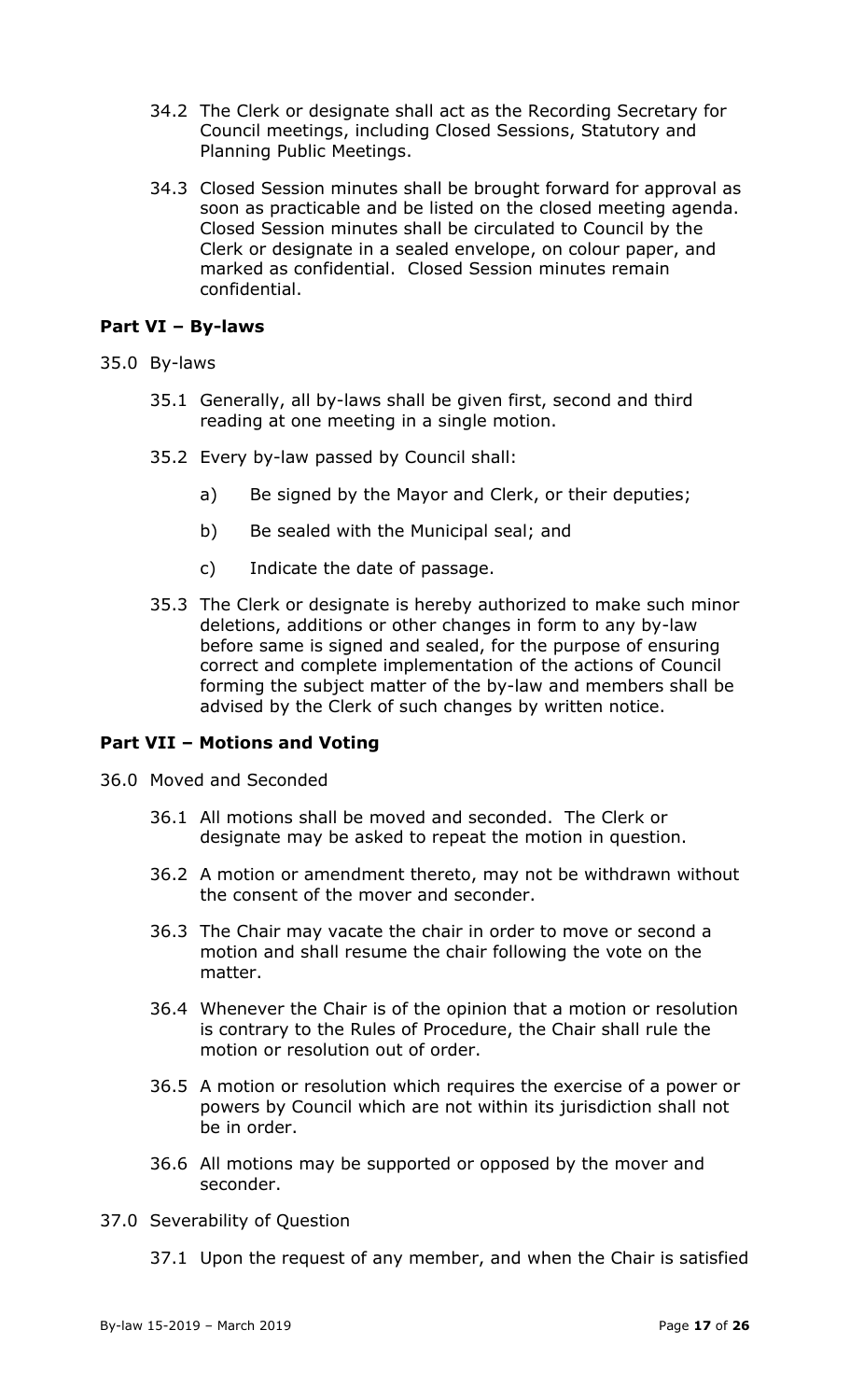that a question under consideration contains distinct proposals, the vote upon each proposal shall be taken separately.

- <span id="page-17-0"></span>38.0 Voting Procedure
	- 38.1 Each Member present and voting shall announce or indicate his or her vote upon the motion openly and individually by show of hands and no vote shall be taken by ballot, or any other method of secret voting.
	- 38.2 Every Member present at a meeting when a question is put shall vote, unless prohibited by statute, in which case it shall be so recorded.
	- 38.3 If any Member at a meeting when a question is put does not vote, he or she shall be deemed as voting in the negative except where prohibited from voting by statute.
	- 38.4 When the Chair calls for a vote on a question, each member shall occupy his or her seat and shall remain in his or her seat until the result of the vote has been declared by the Chair, and during such time no member shall speak to any other member or make any noise or disturbance.
	- 38.5 After a question is put by the Chair, no member shall speak to the question nor shall any other motion be made until after the vote is taken and the result has been declared.
- <span id="page-17-1"></span>39.0 Recorded Vote
	- 39.1 A request by a member for a recorded vote shall be made immediately prior to the commencement of the vote being taken or immediately thereafter, prior to proceeding to the next item on the agenda.
	- 39.2 When a recorded vote is requested, or is otherwise required, the Clerk shall call the names and record the vote in the following order:
		- a) the requestor shall be called first;
		- b) to be followed by the next Councillor in alphabetical order;
		- c) with the Deputy Mayor and Mayor voting second last and last;
		- d) if the requestor is the Mayor or Deputy Mayor, they shall vote first.
- <span id="page-17-2"></span>40.0 Tie is Lost
	- 40.1 If there is a tie vote on any question, the vote shall be deemed to have been lost.
- <span id="page-17-3"></span>41.0 Secondary Motions
	- 41.1 The following matters and motions may be introduced without notice and without leave and are not debatable, except as otherwise provided by the Rules of Procedure:
		- a) a point of order or privilege;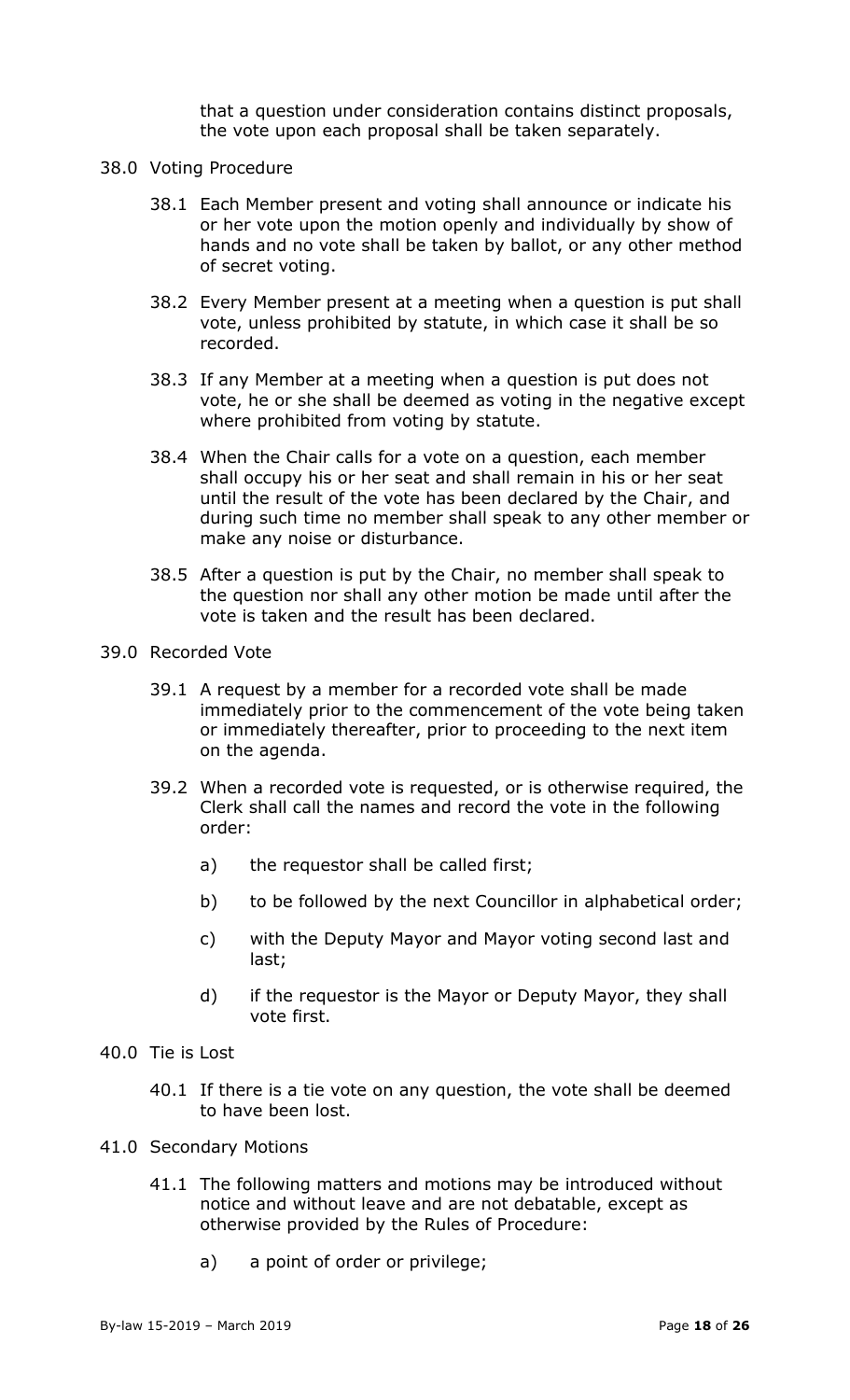- b) to move the question be put;
- c) to adjourn.
- 41.2 The following motions may be introduced without notice and without leave and are debatable, except as otherwise provided by the Rules of Procedure:
	- a) to refer;
	- b) to lay on table, or defer to a certain day, or to postpone indefinitely;
	- c) to amend;
	- d) to suspend the Rules of Procedure;
	- e) any other procedural motion.
- <span id="page-18-0"></span>42.0 Order of Consideration
	- 42.1 When a question is under consideration, no motion shall be received except a procedural motion or a motion to amend.
	- 42.2 Procedural motions shall be considered immediately upon receipt and shall have precedence and may be subject to debate as follows:
		- a) to extend the time of the meeting (not debatable);
		- b) to move the question be put or end debate (not debatable);
		- c) to commit or refer to a specific body (debatable);
		- d) to lay on the table or set aside temporarily (not debatable);
		- e) to defer or to postpone to a certain time (debatable)
		- f) to postpone indefinitely or decline to take a position (debatable)
		- g) to adjourn (not debatable);
		- h) any other procedural motion (debatable).
- <span id="page-18-1"></span>43.0 Motion to Amend
	- 43.1 An amendment shall be relevant and germane to the principle of the report or motion under consideration.
	- 43.2 A motion to amend may propose a separate and distinct disposition of a question provided that such altered disposition continues to relate to the same issue which the subject matter of the question was.
	- 43.3 Amendment motions shall be put in the reverse order to the order in which they are moved.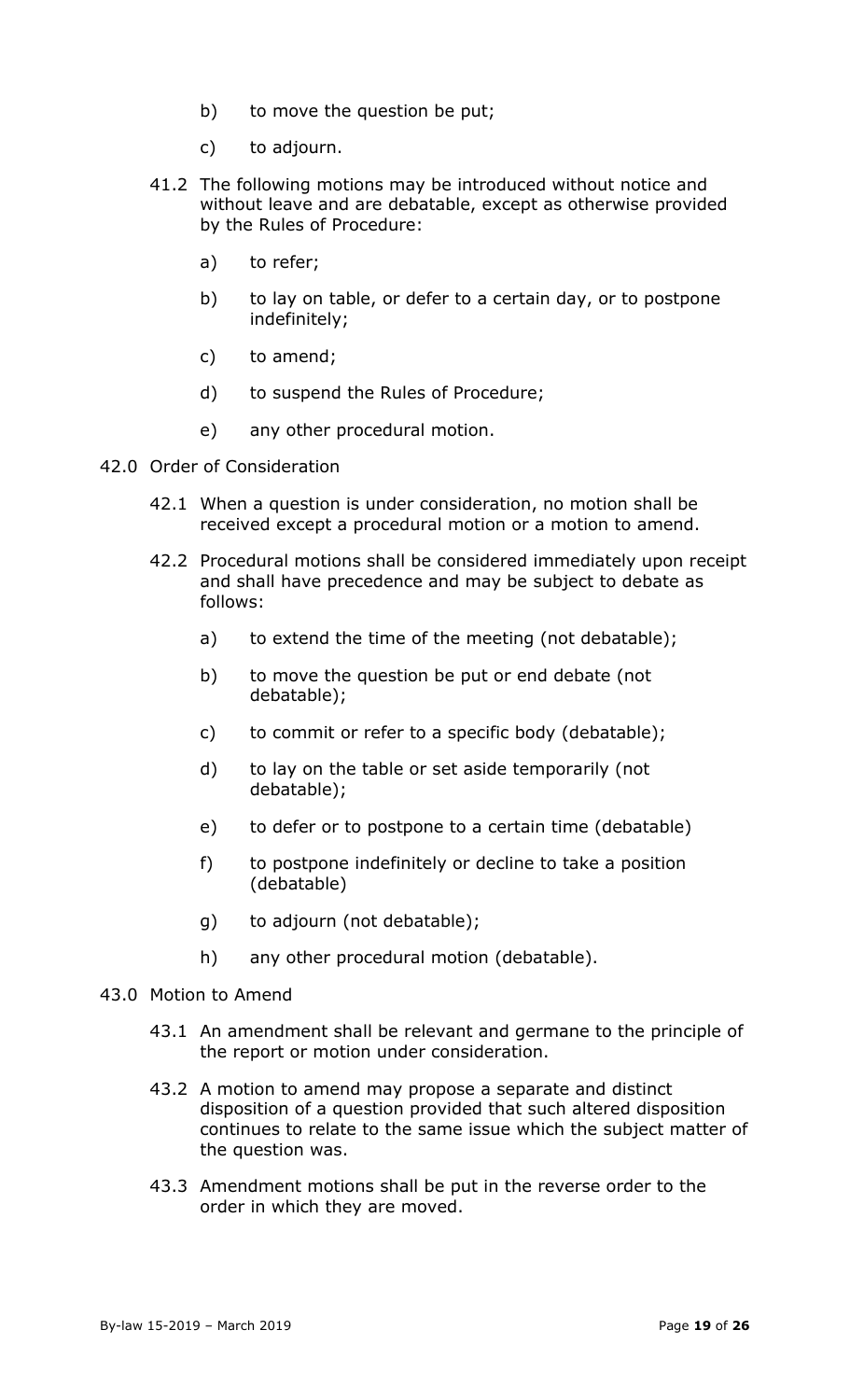- <span id="page-19-0"></span>44.0 The Question Be Now Put
	- 44.1 A motion that the question be now put shall preclude all further amendments of the question. When resolved in the affirmative, the question and all amendments thereto are to be put forward without debate or further amendment.
	- 44.2 Such motion cannot be moved by a member who has already debated the question
- <span id="page-19-1"></span>45.0 Motion to Lay on the Table
	- 45.1 A motion to lay on the table with some condition, opinion, or qualification added to the motion to table shall be deemed to be a motion to postpone.
	- 45.2 The matter tabled shall not be considered again by the Council until a motion has been made to take up the tabled matter at a subsequent meeting.
	- 45.3 A motion to take up a tabled matter is not subject to debate or amendment.
	- 45.4 A motion that has been tabled and not taken from the table for six months shall be deemed to be withdrawn and cannot be taken from the table.
- <span id="page-19-2"></span>46.0 Motions to Defer to a Certain Day
	- 46.1 A motion that is deferred to a certain day will be considered at the same point of that meeting as in the meeting in which it was deferred.
- <span id="page-19-3"></span>47.0 Motions to Postpone Indefinitely
	- 47.1 A motion to postpone without a definite date shall be treated as if it was a motion to decline to take a position.
	- 47.2 A motion that was postponed indefinitely is subject to reconsideration.
- <span id="page-19-4"></span>48.0 Reconsideration of a Matter
	- 48.1 If a matter has been previously considered, it shall not be reconsidered by such body within six months after the meeting at which it was originally considered, without the consent of at least two-thirds of the members present.
	- 48.2 "Considered" shall mean those matters for which the members of a meeting have decided to act or not act upon and shall not include the mere receipt of information where no action has been sought or taken.
	- 48.3 A motion to reconsider must be moved by a member of the prevailing side when the matter was first considered.
	- 48.4 A motion to reconsider a decided matter of Council at a meeting subsequent to the meeting where the original motion was decided, shall be brought forward during the Councillor Motions (Notice of Motion) section of the agenda.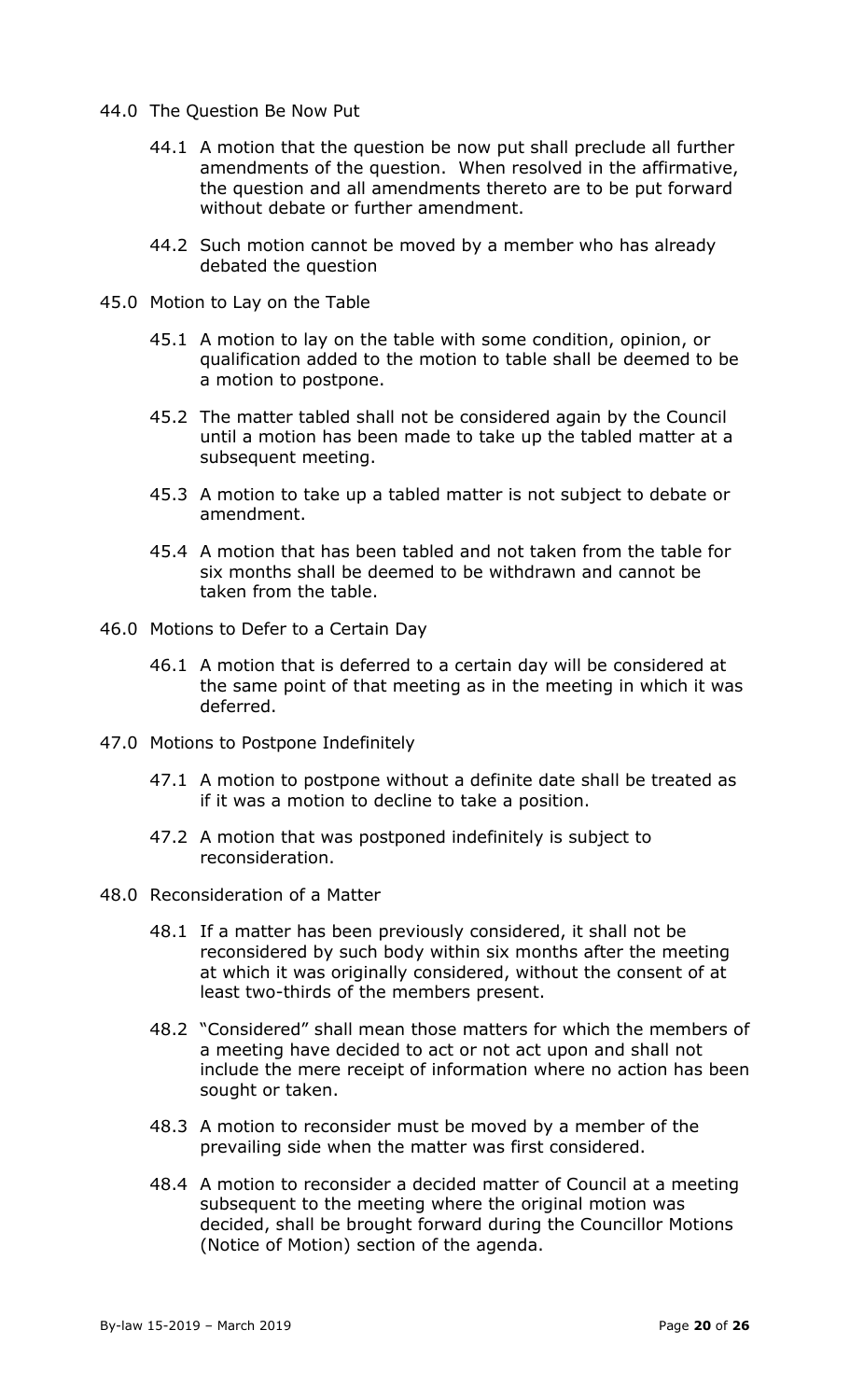48.5 Where a motion to reconsider has been successful, the original motion will be added to the next Council agenda for consideration under the Motions & By-laws for Decision (Consideration of Items) section of the agenda.

## <span id="page-20-0"></span>**Part VIII – Rules of Debate**

- <span id="page-20-1"></span>49.0 Rules of Debate
	- 49.1 The Chair shall maintain a list of members who have requested to speak or to ask questions and the Chair shall designate members to speak or to ask questions in the order in which they appear on the list.
	- 49.2 No member shall speak more than once, except if requested to give an explanation, until every member who desires to speak, has spoken.
	- 49.3 When a member is speaking, no other member shall pass between that member and the Chair, or interrupt him or her, except to raise a point of order or a point of personal privilege.
	- 49.4 A member may speak to the same question for a maximum of five minutes, and, with leave of the Council, may be granted an extension.
	- 49.5 When an item is being discussed and one member has the floor a member may ask a question only for the purpose of obtaining information necessary for a clear understanding thereof.
	- 49.6 All questions shall be stated succinctly, and questions shall not be used as a means of making statements or assertions.
	- 49.7 Questions may be asked through the Chair of the previous speaker, staff, a deputation or presenter.
	- 49.8 A member may not ask a question if the Chair rules that such question, in substantially similar form and content, has already been asked and answered.
- <span id="page-20-2"></span>50.0 Points of Order or Points of Privilege
	- 50.1 A member may interrupt the person who has the floor to raise a point of order when such member feels that there has been a deviation or departure from the rules of procedure and upon hearing such point of order, the ruling of the Chair shall be final unless the member appeals the ruling to Council which shall decide the question "that the decision of the Chair be sustained" without debate upon a majority vote of the Members present.
	- 50.2 A member may rise at any time on a point of personal privilege where such member feels that personal integrity or the integrity of the Council has been impugned by another member and upon hearing such point, the ruling of the Chair shall be final unless the member appeals the ruling to Council which shall decide the question "that the decision of the Chair be sustained" without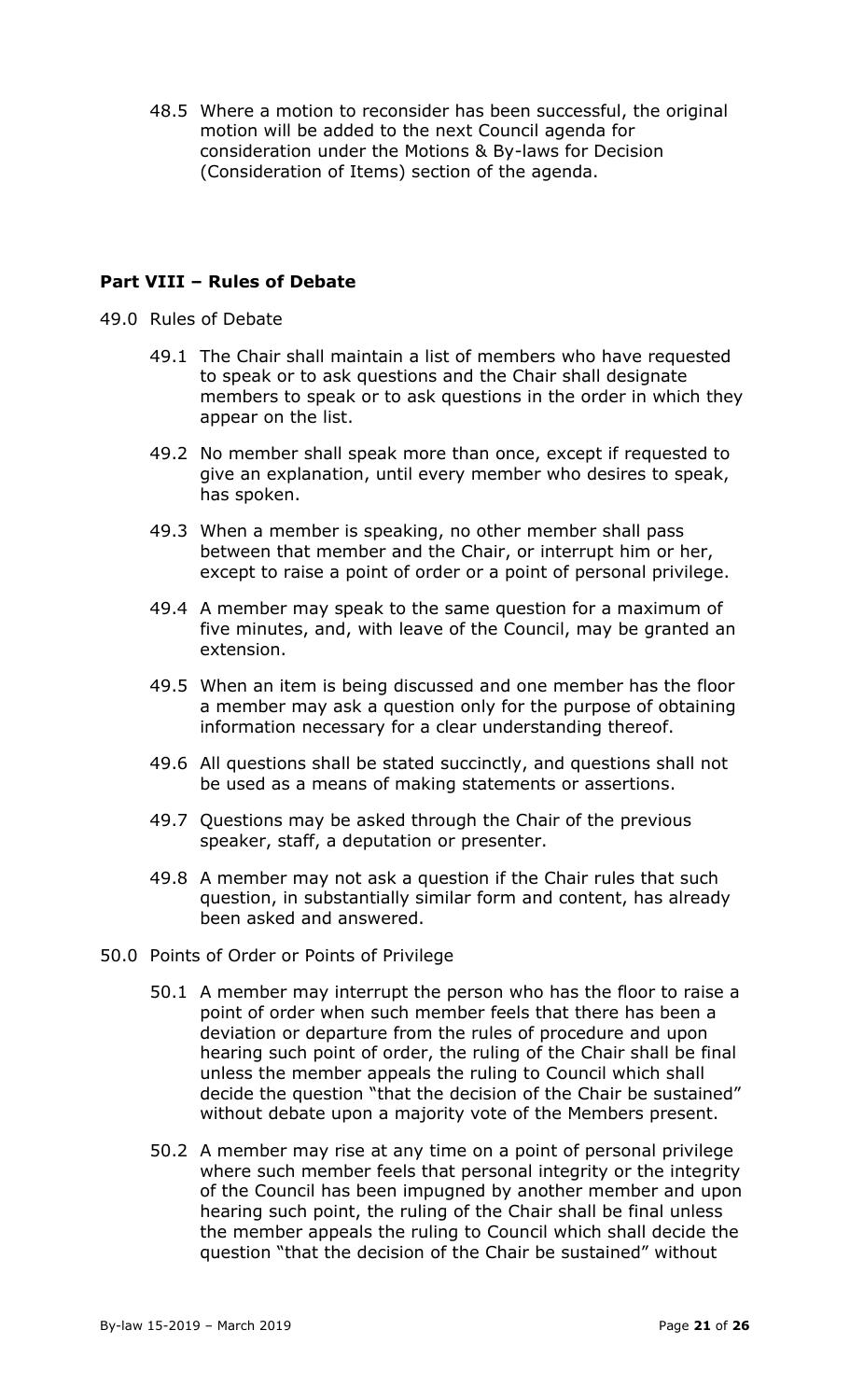debate upon a majority vote of the Members present.

- 50.3 Where the Chair recognizes that a breach of privilege has taken place, the Chair shall cause the offending member to apologize, and failing such apology shall require such member to vacate the Council Chamber for the duration of the meeting.
- 50.4 Any member may appeal the decision of the Chair to the Council which shall decide the question "that the decision of the Chair be sustained" without debate upon a majority vote of the Members present.

### <span id="page-21-0"></span>**Part IX – Committees, Task Forces and External Boards**

- <span id="page-21-1"></span>51.0 Internal Committees, Advisory Committees or Task Forces
	- 51.1 Council may create, appoint and dissolve any committee or task force by by-law including Terms of Reference. Where no specific rules of procedure are specified, these Rules of Procedure shall apply.
	- 51.2 All meetings of Committees shall generally be held in the Council Chambers at 203 Main Street East but may be moved to alternate locations on the recommendation of the Chair. Where an alternate location is required, it shall be at a venue which is accessible to the public.
	- 51.3 Agendas, locations, dates and times for each Committee meeting shall be posted one week in advance of the meeting and shall be provided to the Clerk. Minutes for Committee meetings shall be taken in accordance with the Municipal Act and shall be distributed to the Clerk for inclusion on the Council agenda under the Consent Agenda.
- <span id="page-21-2"></span>52.0 Council Representation on External Boards and Committees
	- 52.1 The Town of Shelburne shall be represented on all external boards and committees for whom appointments are sought or required at the discretion of Council.
	- 52.2 Council shall appoint members to boards and committees in accordance with the Municipal Act and Committees of Council Terms of Reference.
	- 52.3 Appointments shall be made by by-law for the Council term.

### <span id="page-21-3"></span>**Part X – Other Matters**

- <span id="page-21-4"></span>53.0 Conflict with any Other By-law
	- 53.1 In the event of any conflict between any provisions of this bylaw and any other by-law hereto are passed; the provisions of this by-law shall prevail.
- <span id="page-21-5"></span>54.0 Short Title
	- 54.1 This by-law shall be known as the "Procedural By-law" or "Rules of Procedure".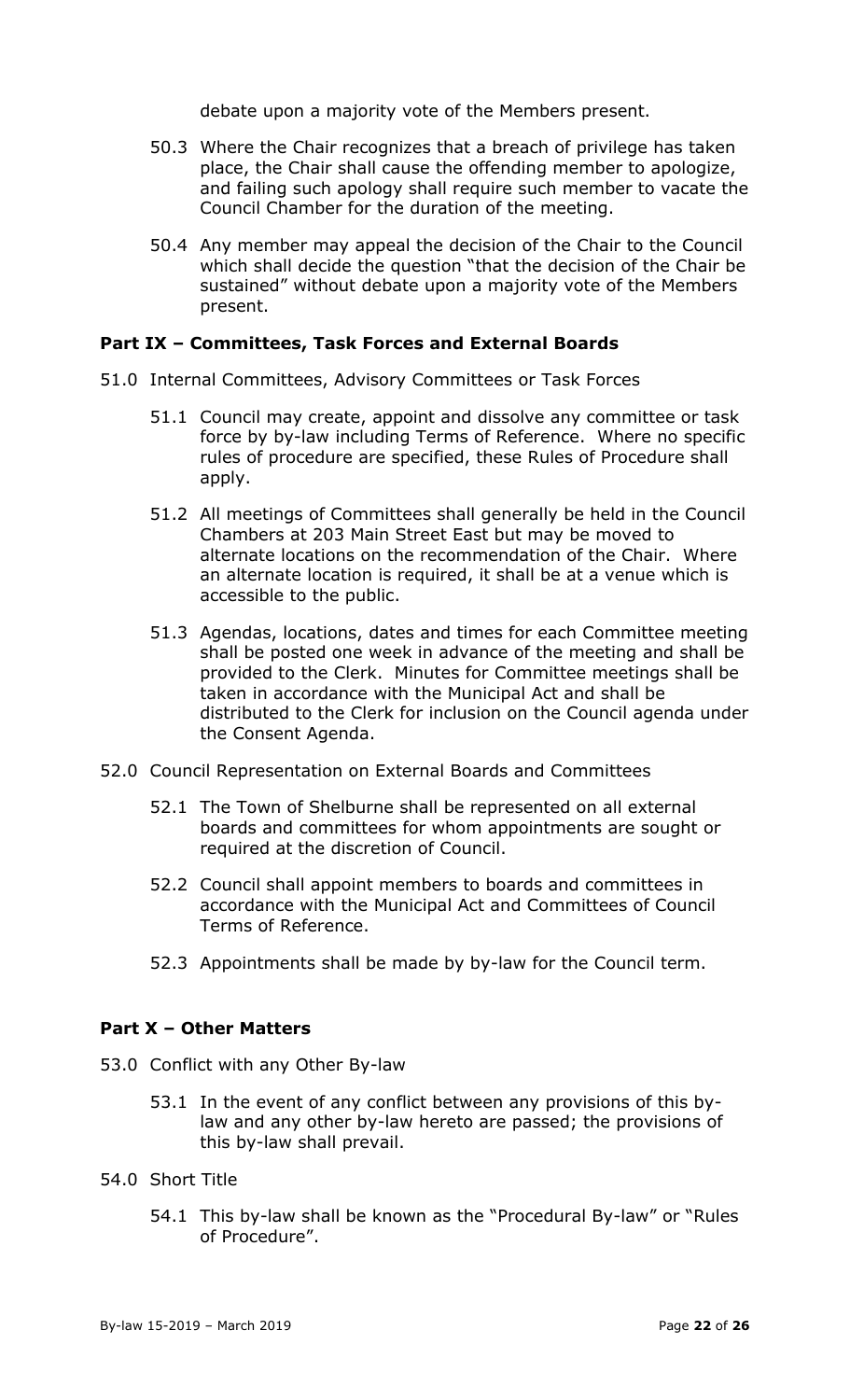#### <span id="page-22-0"></span>55.0 Repeal

- 55.1 That By-law #57-2014 and By-law #06-2015 are hereby repealed.
- <span id="page-22-1"></span>56.0 Effective Date

56.1 This by-law shall come into force and take effect on its passing.

# **BY-LAW READ A FIRST AND SECOND TIME THIS THE 4TH DAY OF MARCH 2019;**

**BY-LAW READ A THIRD TIME AND ENACTED THIS THE 4th DAY OF MARCH 2019.**

**Wade Mills, Mayor**

**Jennifer Willoughby, Clerk**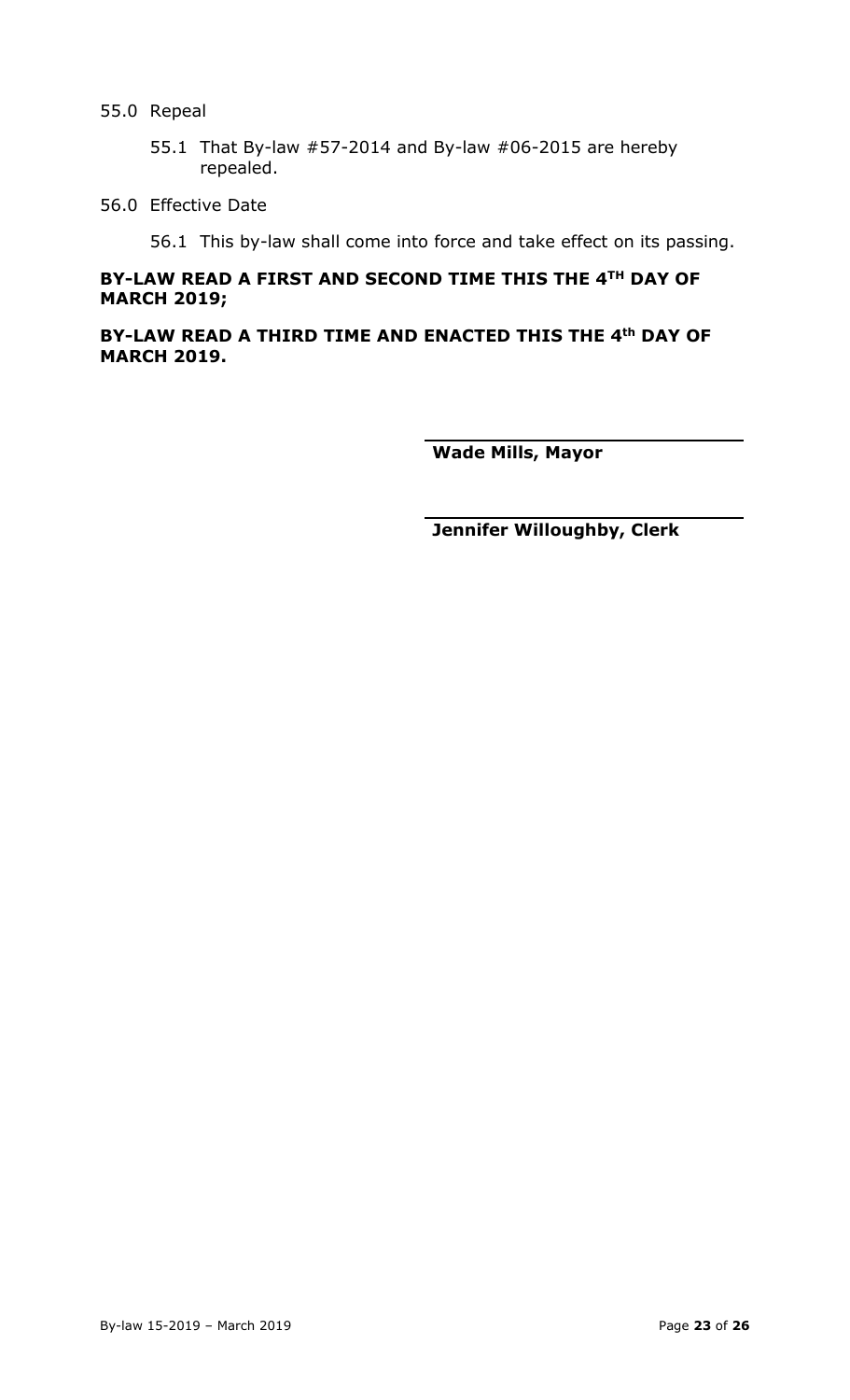## **Contents**

| THE CORPORATION OF THE TOWN OF SHELBURNE1<br>BEING A BY-LAW TO GOVERN THE PROCEEDINGS OF THE COUNCIL OF THE |
|-------------------------------------------------------------------------------------------------------------|
|                                                                                                             |
|                                                                                                             |
|                                                                                                             |
|                                                                                                             |
|                                                                                                             |
|                                                                                                             |
|                                                                                                             |
|                                                                                                             |
|                                                                                                             |
|                                                                                                             |
|                                                                                                             |
|                                                                                                             |
|                                                                                                             |
|                                                                                                             |
|                                                                                                             |
|                                                                                                             |
|                                                                                                             |
|                                                                                                             |
|                                                                                                             |
|                                                                                                             |
| 18.0 Recording Equipment and Electronic Devices  9                                                          |
|                                                                                                             |
| 19.0 General Rules Regarding Council Agendas  10                                                            |
|                                                                                                             |
|                                                                                                             |
| 22.0 Disclosure of Pecuniary Interest and General Nature Thereof 11                                         |
|                                                                                                             |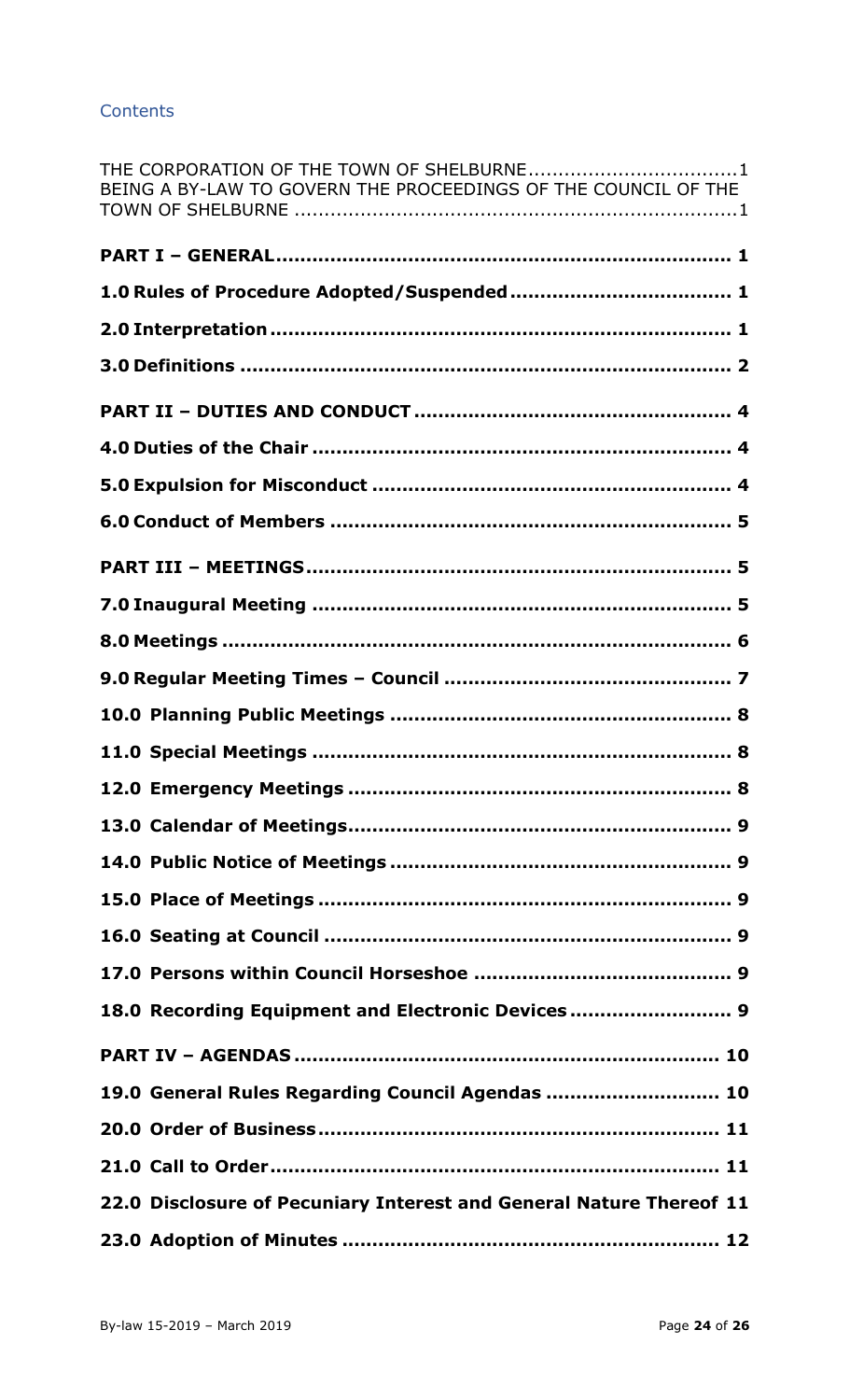| 30.0 Councillor Motions (Notice of Motion)  15 |  |
|------------------------------------------------|--|
|                                                |  |
|                                                |  |
|                                                |  |
|                                                |  |
|                                                |  |
|                                                |  |
|                                                |  |
|                                                |  |
|                                                |  |
|                                                |  |
|                                                |  |
|                                                |  |
|                                                |  |
|                                                |  |
|                                                |  |
|                                                |  |
|                                                |  |
|                                                |  |
|                                                |  |
|                                                |  |
|                                                |  |
|                                                |  |
|                                                |  |
|                                                |  |